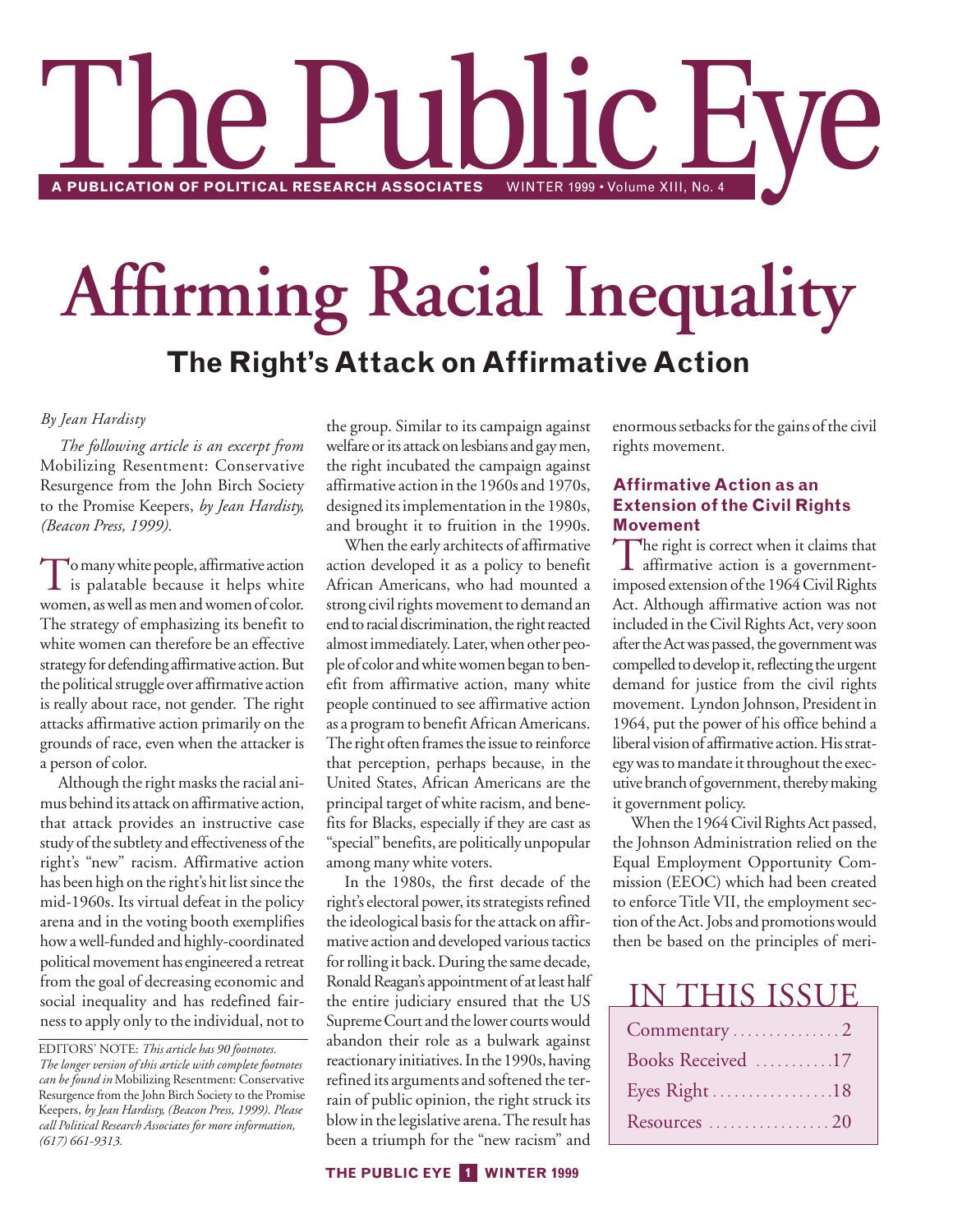# Commentary ThePublicEye

## **by Loretta J. Williams**

We're really excited—Jean Hardisty's book is hot off the press and requests for copies are pouring into the PRA office. *Mobilizing Resentment: Conservative Resurgence from the John Birch Society to the Promise Keepers* is a book that's really going to make a difference: more people will have a way to understand how social meanness has become a defining characteristic of these times.

In clear and engaging language, Jean describes the Right's ongoing attacks on the legacy of the liberation movements over the past three decades. Readers learn the contours and context of the web of networks criss-crossing the movements of the Right. We learn how the "enemy"—"political correctness," "welfare moms" and the like—was collaboratively constructed in ways that those targeted, not economic policy elites, became responsible for all that's bad in life. We learn also where, when and how those on the liberal and progressive left miscalculated the significance of the backlash assaults. You must read the book. (Note the special offer price in this issue.) Order the book now for yourself and significant others. Promote the book at local bookstores and through your networks.

In this issue of *The Public Eye,* we excerpt from Jean Hardisty's analysis of the Right's attacks on affirmative action, a case study of the "new racism." This chapter helps us look at the ingrained distortions and move through the camouflage of "moral" arguments that difference means deficit. In this year of political pageantry, we need Jean's clear-headed guidance through the tight weave of right-wing rhetoric. While the movement is not uniform in its views about race, they do hold in common, spoken in the language of creation, the conviction repeated as a mantra: 'discrimination no longer exists except in rare cases'. The clear message: 'A real American can rise above whatever obstacles he or she might individually face.' And the beat goes on.

The Right has indeed mobilized resentment and offered "McNugget-like" bromides that unfortunately have been ingested by many people today. State by state, initiatives are mounted to roll back affirmative action and other gains from the past four decades of expanding democracy in this country. Privatization in the economy has been matched by privatization of social responsibility: a message of "me and mine."

We have contradictions to face, dear readers, in this year of electioneering, about our own complicity with the direction of US society in this time of predatory capitalism. We must overcome our pessimism about turning things around. I remain convinced that, if we truly believe in the human rights and dignity of all in a pluralist democratic society, we must, and we can turn back the Right's successes. As has been said, we are the children of our pasts and the parents of our future. Let us be about the business of co-creating our future.

In the resiliency of the struggle is our hope.

*Loretta J. Williams is President of the Political Research Associates Board of Directors.*

*Editors* Judith Glaubman Surina Khan

*Printing* Red Sun Press

*Mailing* Walnut Street Center

#### **PRA** Political Research Associates

#### *Board of Directors*

Joseph Agne Michael Chapman Jean Entine Jean V. Hardisty Geraldine Hines Joyce King Michael Kozu Faith Smith Dr. Loretta Williams Lucy A. Williams

#### *Staff*

Jean V. Hardisty, Ph.D., *Executive Director* Peter Snoad, *Deputy Director* Chip Berlet, *Senior Research Analyst* Surina Khan, *Associate Research Analyst* Judith Glaubman, *Researcher/Office Manager* Mark Umi Perkins, *Information Specialist* Geetha Nadimita, *Intern*

#### *Advisory Board*

| Rita Arditti        | John Roberts   |  |
|---------------------|----------------|--|
| Ann Baker           | Mab Segrest    |  |
| Donna Bivens        | Alice Senturia |  |
| Sara Diamond, Ph.D. | Holly Sklar    |  |
| Fred Goff           | Barbara Simon  |  |
| Beni Ivey           | Urvashi Vaid   |  |
| Maya Miller         | Lucius Walker  |  |
| Suzanne Pharr       | Leah Wise      |  |
| Skipp Porteous      | Louis Wolf     |  |
|                     |                |  |

*The Public Eye* is published by Political Research Associates. Subscriptions are \$29.00 for individuals and non-profit organizations, \$39.00 for other organizations, \$19.00 for students and low-income individuals. Outside U.S., Canada, and Mexico, add \$9.00 for surface delivery or \$14.00 for air mail.

Please make checks payable to Political Research Associates, 120 Beacon Street, Suite 202, Somerville, Massachusetts 02143-4304. 617.661.9313 fax: 617.661.0059

PRA is a non-profit, tax-exempt organization. All donations are tax-deductible to the extent permitted by law. © Political Research Associates, 1999.

Website: www.publiceye.org

All rights reserved. ISSN 0275-9322 ISSUE 31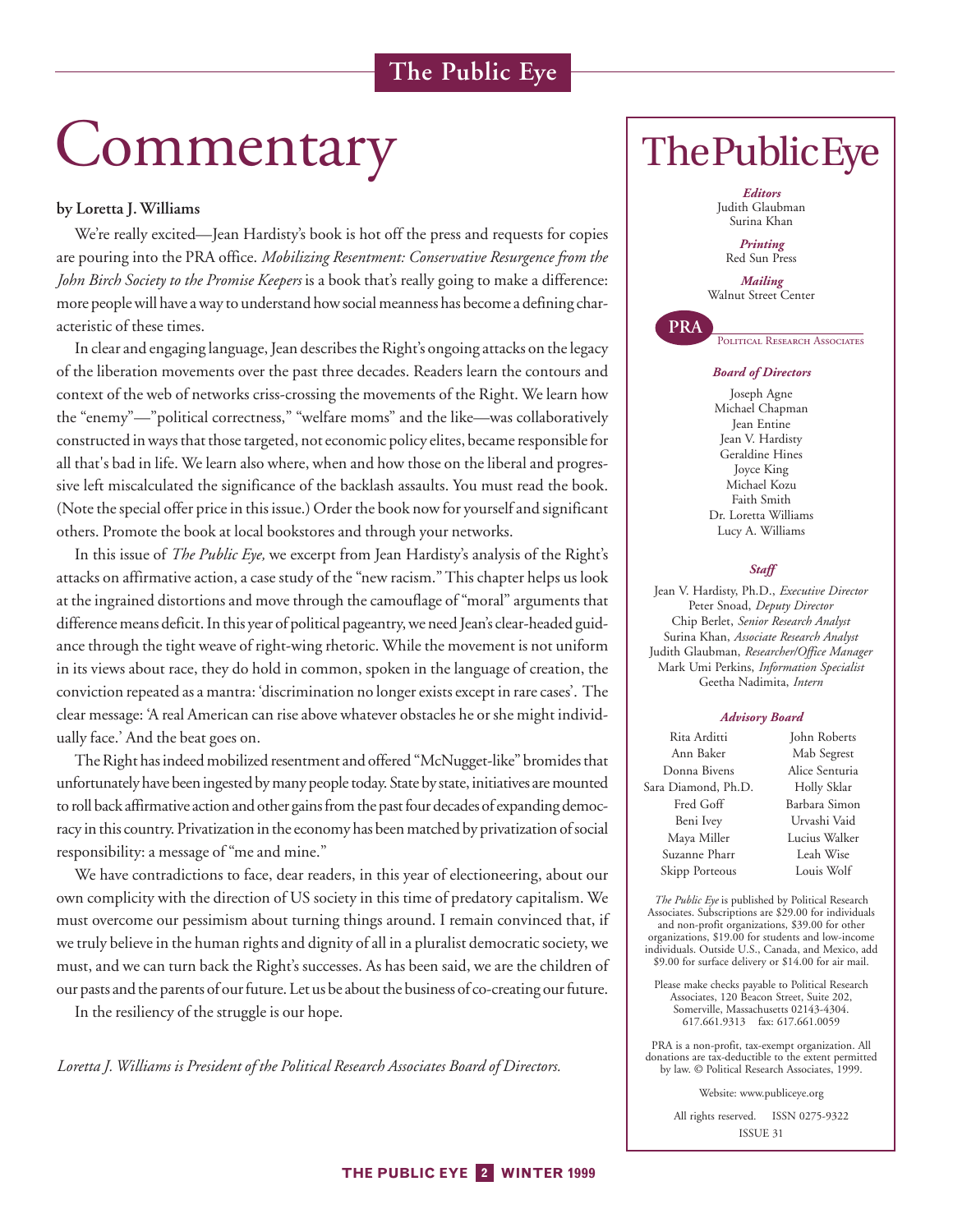tocracy, with open competition and the "best" person, determined in a non-discriminatory way, winning. In those more optimistic times, civil rights supporters of all races thought that the removal of racial discrimination would allow Black people to "win" their proportionate share of jobs and promotions. Many people were moved by the vision of Dr. Martin Luther King, Jr., when he called for a society in which people are judged not by the color of their skin, but by the content of their character. It is particularly painful to see the right appropriate King's words and use them to attack affirmative action.

Right-wing authors seldom note that Dr. King understood that eliminating discrimination would not be an adequate corrective to a history of racist oppression. In his 1964 book, *Why We Can't Wait,* King wrote:

Whenever this issue of compensatory or preferential treatment for the Negro is raised, some of our friends recoil in horror. The Negro should be granted equality, they agree; but he should ask for nothing more. On the surface, this appears reasonable, but it is not realistic. For it is obvious that if a man is entering the starting line in a race three hundred years after another man, the first would have to perform some impossible feat in order to catch up with his fellow runner.

King was correct. It quickly became clear to civil rights activists and supporters within the Johnson Administration that the 1964 Civil Rights Act alone would not eliminate discriminatory practices in hiring and promotion, and even when it did, Blacks and other people of color would be unable to compete with more-advantaged white applicants because the playing field of preparation and past opportunity was not level. Further measures were necessary, and the Johnson Administration responded with executive orders, Justice Department lawsuits, and Department of Labor regulations. In 1965 Johnson issued Executive Order 11246, which required affirmative action only from employers holding contracts with the federal government, included sanctions for those who did not, and ultimately created the Office of Federal Contract Compliance (OFCC) within the Labor Department. During this period, the unions practiced exclusionary apprenticeship and membership policies, especially in the building trades. Johnson and the Democratic Party did not confront this discrimination head-on (except for those employers holding federal contracts), since the unions were heavy supporters of the Democratic Party. Nevertheless, the right quickly labeled the Johnson Executive Order "reverse discrimination."

Ironically, during the Nixon Administration, the OFCC oversaw four "special area programs" or "home town plans" that culminated in the famous "Philadelphia Plan," which both strengthened and refined affirmative action. The Philadelphia Plan required federally supported projects to establish minimum standards for racial fairness in contract bidding. It defined the correct standard as a percentage of racial minority employees that corresponded to a "target" percentage or "goal." It thereby established an important new benchmark for federal anti-discrimination policy. Though Nixon was lukewarm on affirmative action, his appointees at the Labor Department supported the Philadelphia Plan. To the Administration, it had the further appeal of being opposed by the unions, many of whom supported the Democrats.

In 1970, the Department of Labor issued guidelines designed to end discrimination against women in jobs paid for with federal funds. In 1972, Congress passed the Equal Opportunity Act and several other measures expanding the scope of anti-discrimination protections for women and people of color, and Nixon signed it into law. In 1973, a milestone Consent Decree was concluded in a joint agreement between AT&T and three government agencies —the EEOC, the Labor Department, and the Justice Department. The Consent Decree created the "AT&T Model Plan," in which the Bell System agreed to pay damages and

change its employment policies in response to a finding that 95 percent of those employed as low-paying operators or clerical workers were women, and, of higherpaid craft workers, 95 percent were male and only six percent of those were Black. Virtually no white women or African American women or men were in managerial positions. At AT&T, the Civil Rights Act of 1964 had had little impact on patterns of hiring and promotion. The AT&T Model Plan brought the power of the federal enforcement mechanism to bear on employment practices within the private (albeit subsidized and regulated) sector.

The Nixon Administration advanced the cause of affirmative action despite its firm ideological opposition to it. While the steps above represent progress for civil rights groups and women's groups, a 1972 *New York Times* survey found that the Nixon Administration "has all but abandoned efforts to force federal contractors to hire more blacks, other minority workers, and women." The survey found that personnel at the Federal Office of Contract Compliance were "demoralized" and were not enforcing the 1969 Philadelphia Plan. Enforcement did not improve until the Carter Administration came to office in 1976 and extended antidiscrimination protections. Its Labor Department developed regulations that set goals and timetables for hiring women on federally-funded construction projects on a trade-by-trade basis.

# **Affirmative Action and the "New Racism"**

Much like members of a family, the dif-ferent sectors within the electoral right—the New Right, neoconservatives, paleo-conservatives, the Christian Right, and new Republicans—see race differently, often quarreling among themselves and sometimes changing their positions over time. Outside the family are the political neighbors, the far right activists who carry guns and advocate violence against people of color, Jews, abortion providers, and "homosexuals." Though not welcomed by the electoral right, they do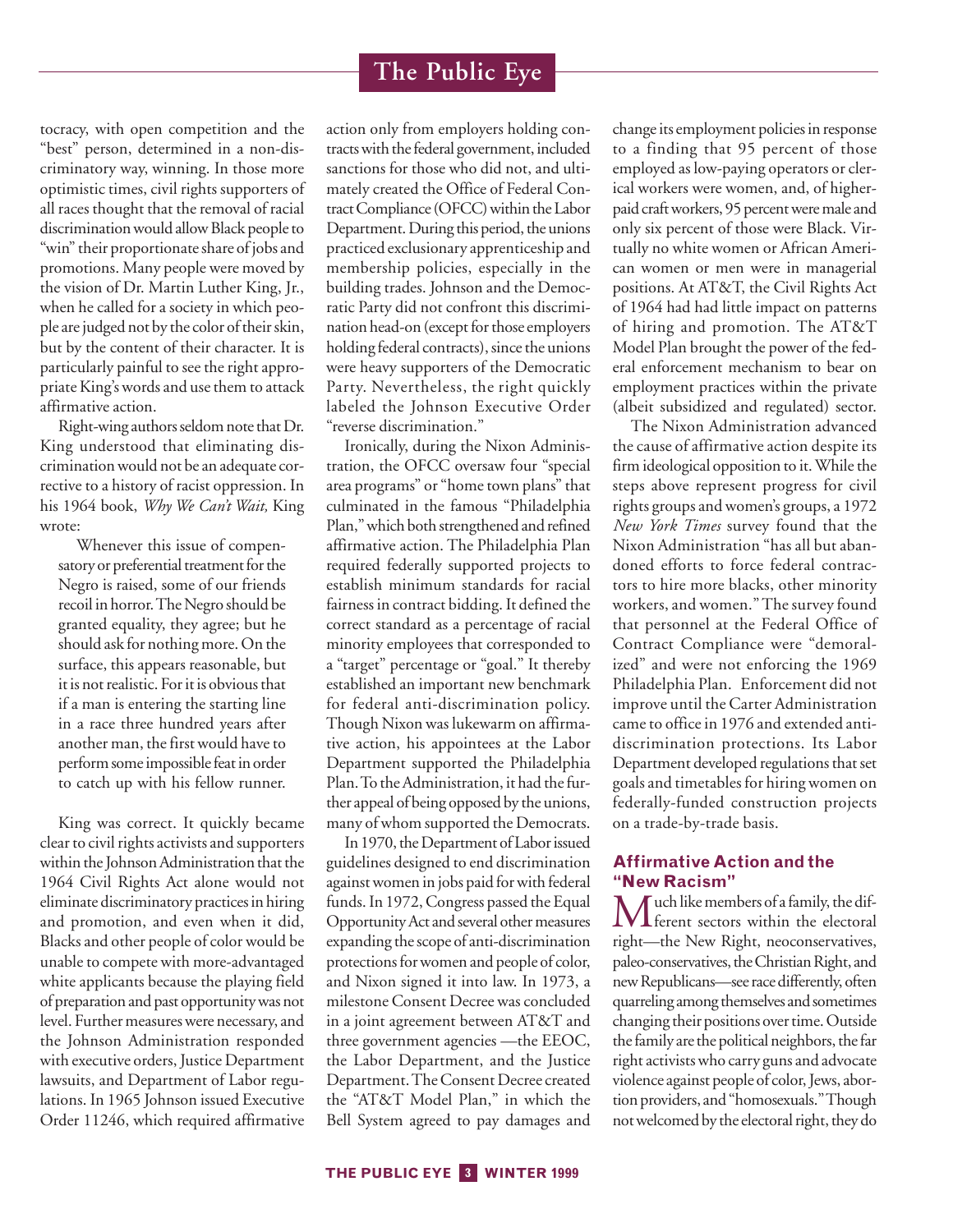influence the Republican Party's right wing.

All sectors of the right assert that racism is a thing of the past: specifically, that both legally-sanctioned (*de jure*) discrimination and the informal practices of *de facto* discrimination have been corrected. Rightwing strategists and intellectuals either deny or ignore the existence of institutional racism—the systematic encouragement and toleration of racial inequality in a wide variety of sectors, such as housing, education, and employment.

Throughout the 1980s, press coverage of the New Right did little to expose the right's denial of ongoing racism. The press did cover the racist and anti-Semitic activities and ideologies of the far right, and especially the Identity movement in the West and the farmbelt, the Posse Comitatus in Wisconsin, white supremacist activity in the South, and organizing by the Rev. Sun Myung Moon and neo-fascist Lyndon

#### **Institutional Racism**

**In the late 1960s, progressive social change activists and social scientists coined the phrase "institutional racism" to describe how racial inequality is built into the structure of American politics and social arrangements. Institutional racism goes beyond individual racist ideology and acts. It pervades the "normal workings" of social, economic, political, religious, legal, and medical institutions, systematically placing people of color at a disadvantage. It is in the practices and procedures of these institutions that status and opportunities for people of color are constructed unequally.** 

**One example of institutional racism in the educational sphere is the contrast between an inner city public school, which tends to have a higher proportion of students of color, with a suburban public school which is apt to have a majority of white students. In an inner city school class sizes tend to be larger, textbooks are often unavailable or outdated and buildings tend to be older and in need of repair. In wealthier suburban schools, on the other hand, class size tends to be smaller, textbooks are usually up-todate and available and the facilities are generally maintained. Meanwhile graduates are held to the same standard without regard for the unequal preparation that different educational environments create.**

LaRouche. But the New Right's leadership distanced itself from these far right activities. The movement intended its very title, *New* Right, to state its abandonment of the far right's racial agenda. Paul Weyrich, one of the most prominent New Right leaders, wrote in March, 1984, "Conservative in the black community means racist and that is understandable. The leadership on the right, however, bears no resemblance to the reactionary Southern icons of the past…. I am sure there are people who call themselves conservatives who are prejudiced. But the leaders are far from it." When journalists reported a New Right Republican making a racial slur, quick denunciation by right-wing leaders and an apology from the perpetrator usually followed.

Journalists, wanting to write about New Right racism, found themselves without a "smoking gun" to document the movement's racism. Further, the New Right embraced, published, and promoted a cadre of intellectuals of color who developed and refined an intellectual base for an attack on the civil rights movement. Such tactics proved effective in obscuring the New Right's racism.

New Right Republicans and their allies in the Reagan Administration came to office in 1980 with a clear agenda of rolling back the gains of the civil rights movement. But they did not promote the Old Right's form of white supremacism—based on the assertion that whites are biologically superior to Blacks. They renounced that position and instead promoted what sociologist Amy Ansell has called "the new racism," a term that captures the contemporary right's more subtle style of racism. Its trademarks are the abandonment of a commitment to equality and a redefinition of the principle of fairness. The new racism declares group identities to be irrelevant. From the right's perspective, the logic is simple: There is no more racial discrimination; therefore race is not a characteristic that should be acknowledged in hiring or promotion; therefore people should be judged on the basis of "merit" alone. Affirmative action based on race or gender becomes both inappropriate (because group identities have no significance) and unfair (because it does not consider *only*the qualifications of each individual applicant). This rightwing argument masterfully captures the themes and language of the civil rights movement and twists them to defeat the movement's goals.

Two well-known intellectuals who are at the heart of this practice are Harvard history professor Stephan Thernstrom and his wife, Abigail Thernstrom. Self-described "1950s liberals," they are more accurately rightist libertarians who have focused on affirmative action as the greatest of liberalism's mistakes. In their widely reviewed 1997 book, *America in Black and White,* they argue that Black progress is chronically underestimated, and racial attitudes in the United States have improved so dramatically that it is now "dangerous" to promote affirmative action, which often hurts Blacks. Their personal mission is to promote "colorblind" policies as the only true reflection of the original intent of liberal racial programs. Although Abigail Thernstrom doesn't like to be considered a conservative, she is a senior fellow at the rightist Manhattan Institute and has served on the boards of three movement organizations the Institute for Justice, the Center for Equal Opportunity, and the Cato Institute. The Thernstroms' research for their book was supported by grants from at least three rightist foundations, as well as by a grant of \$180,000 from the John M. Olin Foundation to promote the book.

Abigail Thernstrom outshines her husband as an established voice of opposition to affirmative action. She has been a highprofile opponent of race-based programs since the early 1980s, and *America in Black and White*is her second book on the necessity for colorblind policies. The Thernstroms' next book is to be a study of the growing gap in academic performance between Black and white students in grades K-12.

By asserting that racism is a thing of the past, the right can justify dismantling the programs and policies put in place as a result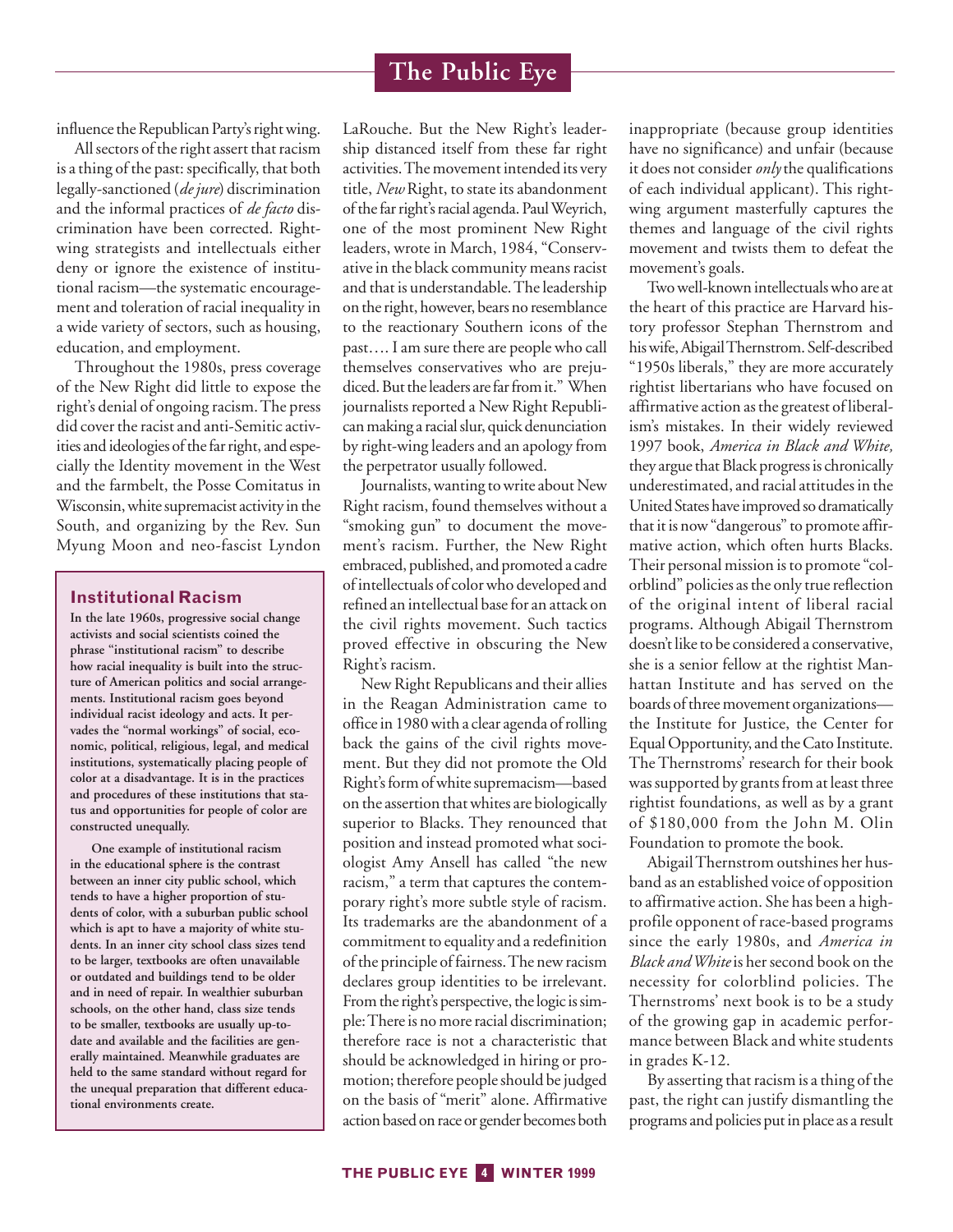of pressure from the civil rights movement. For example, welfare programs, affirmative action programs, protection of the rights of criminal defendants, bilingual education, and services for immigrants are all policy initiatives that the right has painted as serving "undeserving" individuals at the expense of "deserving" taxpayers. The right maintains that the

effects of these policies are race-neutral, while at the same time using vicious racial stereotypes to fan whites' racial resentments. The result has been a virtual war by the right against people of color, waged behind a smokescreen of race neutrality.

For the most part, people of color have not been fooled. Writing about African Americans, Harvard sociologist Lawrence D. Bobo states:

All too often, a major subtext of campaigns about reducing welfare and fighting crime is a narrative about generally retaining white status privilege over blacks, and specifically about controlling and punishing poor black communities. This thinly veiled racial subtext of American politics is not lost on the black community. It feeds a growing suspicion and distrust among African Americans that white-dominated institutions may be moving toward overt hostility to the aspirations of African American communities.

By his own survey research into the nature of white racism, and his analysis of the research of others, Bobo has found that the right's "new racism" has now permeated public opinion. While support for Jim Crow racial practices has declined steadily since the 1940s, it has been replaced by the right's formulation: People of color are

responsible for their own disadvantaged circumstances because racism is no longer a social problem. Bobo also finds that the white public is increasingly reluctant to support any role for government in correcting what racism may still occur. This is especially true in the case of programs such as affirmative action that attempt to address racism not as a problem of individual prej-

**In rightists' attacks on affirmative action, the terms "affirmative action," "preferential treatment," and "reverse discrimination" are often used interchangeably. This clever political ploy blurs the distinctions between different types of affirmative action and helps to create the mistaken impression that all affirmative action involves quotas.**

> udice, but as a problem of a racist society that systematically discriminates against certain groups.

# **Weak and Strong Affirmative Action**

In rightists' attacks on affirmative action,<br>the terms "affirmative action," "prefern rightists' attacks on affirmative action, ential treatment," and "reverse discrimination" are often used interchangeably. This clever political ploy blurs the distinctions between different types of affirmative action and helps to create the mistaken impression that all affirmative action involves quotas. By further suggesting (repeatedly and incorrectly) that whites, in particular white men, experience "reverse discrimination" as a result of affirmative action "quotas," the right's leadership has created a now widely-held belief that affirmative action is harmful and unfair to white people. According to the right, it is

time now for white people to mount a movement to protect *their* "civil rights."

But there are several ways of seeing affirmative action and several ways of practicing it. For those who support a "color blind" approach to racial equality, such as US Supreme Court Justice Clarence Thomas, there is no place in hiring or promotion for any consideration of race. The

> only acceptable form of affirmative action, therefore, is outreach to, and recruitment of, candidates of color and white women. This "weak" affirmative action does not ensure that these candidates will get to be represented in the workplace. It only opens up the opportunity for everyone to compete for jobs, often in settings where people of color and/or white women have been excluded from competing in the past.

"Weak" affirmative action has strong bipartisan support. Even the

New Right could not attack the practice of creating equal access for job *applicants.* Weak affirmative action does not promote consideration of race as a factor in the actual *hiring* process. "Strong" affirmative action, however, challenges the "color blind" principle of fairness in an attempt to go beyond open competition for jobs. Its goal is to achieve a more equitable race and gender distribution among employees and in their promotions.

"Strong" affirmative action requires that employers set up timetables to meet targets or goals for hiring people of color and white women in order to increase their presence in the workplace. To meet these targets, goals, or, in some rare cases, quotas, an employer may choose a candidate of color or white woman who is qualified over another qualified white male candidate. Some proponents of "strong" affirmative action advocate hiring minorities in per-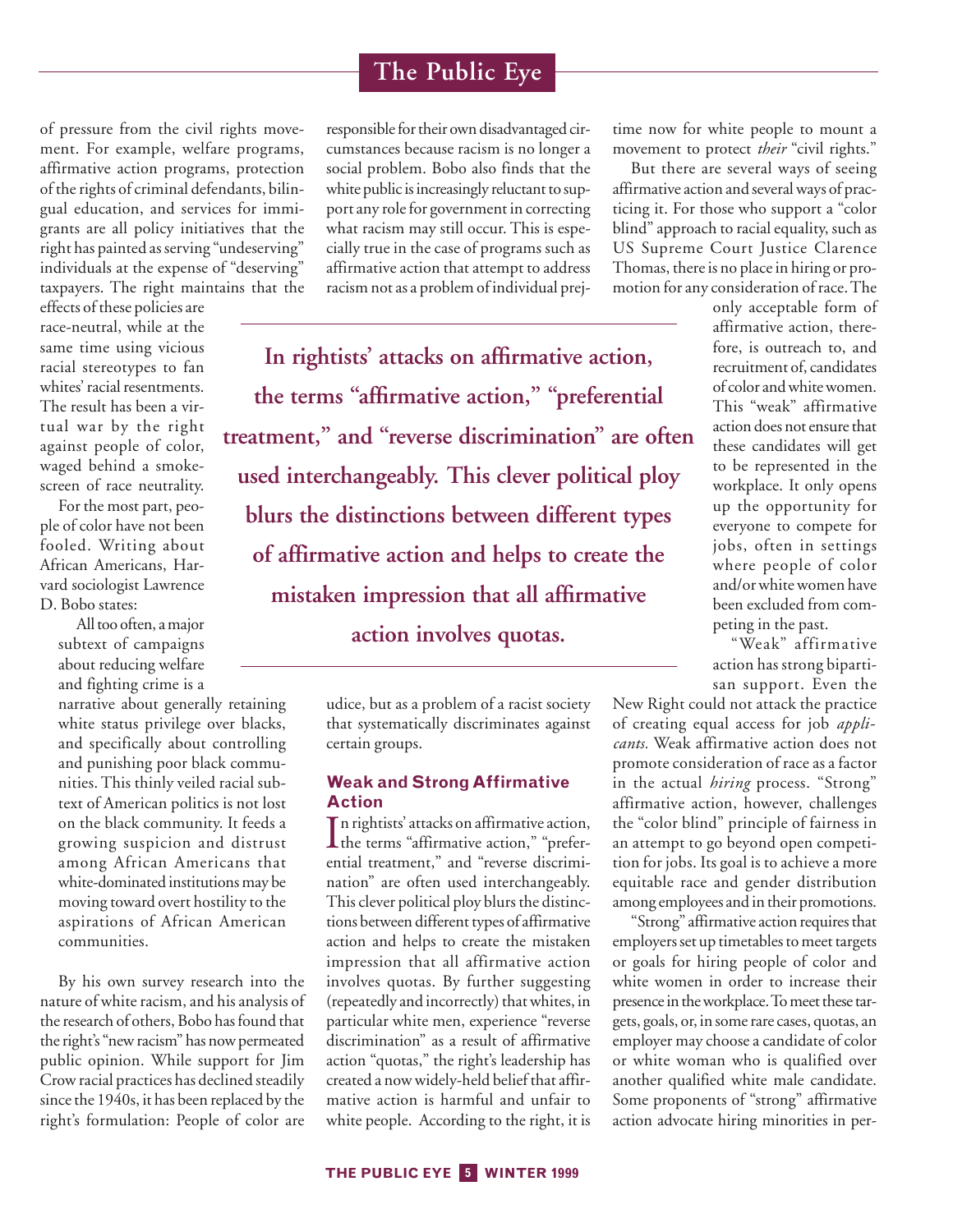centages equal to their proportion in the larger population. The right consistently fails to distinguish among types of affirmative action and portrays all affirmative action as "strong."

One point of contention in "strong" affirmative action is whether the "hand up" it gives to people of color and white women should apply only to those who have suffered quantifiable discrimination, or to all who belong to a group that has been discriminated against in the past. Affirmative

action opponent Carl Cohen has framed this distinction as "redress for injury" vs. "entitlement by color." The right opposes any affirmative action practice that bestows preference on the basis of race or gender, absent proof of individual past discrimination. Rightists sometimes argue that

affirmative action is unfair because it penalizes whites who themselves never discriminated and sometimes argue that it rewards people who never were actual victims of discrimination. In making the latter argument, rightist authors often underscore their assertion that racial discrimination is a thing of the past.

Examples of strong and weak affirmative action are found in the AT&T Model Plan. In accordance with the 1973 Consent Decree, AT&T practiced strong affirmative action for six years, until it was able to break down racial and gender stereotypes and integrate the workforce by race and gender. Its hiring and firing policies then reverted to weak affirmative action—essentially a policy of non-discrimination.

# **The Neoconservative Critique**

We see the purposeful blurring of the<br>distinction between weak and strong affirmative action in the first widely-distributed salvo in the right's attack on affirmative action, neoconservative scholar Nathan Glazer's 1975 book *Affirmative*

*Discrimination.* Glazer articulated nearly every argument in the backlash attack on affirmative action, and to this day critics have added little to it. Glazer played a familiar neoconservative role: to develop the intellectual arguments that subsequently evolve into a full-scale right-wing campaign. This pattern has been particularly common to matters in which race is central, such as welfare "reform."

As early as the mid-1970s, it seemed clear that neoconservatism represented a com-

**Glazer played a familiar neoconservative role: to develop the intellectual arguments that subsequently evolve into a full-scale right-wing campaign. This pattern has been particularly common to matters in which race is central, such as welfare "reform."**

> pelling redesign of Old Right ideas. Most neoconservatives started their political careers as leftist or liberal Democrats, then switched their allegiance to the Republicans, in part because they were deeply opposed to communism. Their former Democratic Party affiliations gave them a reputation as moderates, with a thoughtful and mature vision born in idealism but tempered by experience.

> Neoconservatives were, and still are, punitive toward the poor, snide when attacking any category of people they consider muddle-headed or soft-hearted, forgiving of dictators so long as they are anticommunist, and condescending toward their fellow rightists. No one book more accurately captures the nasty tone and right-wing content of neoconservative thought than Glazer's *Affirmative Discrimination.*And no book better illustrates how important neoconservatives have been to the development of the contemporary right's ideas.

> Glazer presented himself as a scholar who opposed racism and claimed some mildly

liberal credentials. But his tone and language belie this liberal veneer throughout the book, including his use of the inflammatory title, *Affirmative Discrimination.* Glazer embraced the role of liberal heretic, nowhere more so than when he argued that by 1973, racial discrimination in the labor market was no longer an issue, therefore affirmative action was no longer needed. This is his most lasting (and shameful) contribution to the anti-affirmative action position.

Glazer also contributed nearly all the

ideas that were to become the right's critique of affirmative action, especially that it violates "the first principle of liberal society" by tampering with equality of opportunity. He argued that by recognizing group rights above individual rights, affirmative action re-establishes a

basis for discrimination and therefore is not an extension of the civil rights movement. Glazer reviewed instance after instance of bureaucratic rigidity in the application of affirmative action guidelines to support his one-sided argument that affirmative action will lead to discrimination rather than bring society relief from it. In this argumentby-anecdote, Glazer built his case that:

- Affirmative action addresses a problem that no longer exists, because, as of 1973, there were no more patterns of discrimination in the labor market.
- Affirmative action violates the rights of the individual to be treated in a "color blind" way. Here Glazer pioneers another tactic, used by many who followed him, by going back to the Civil Rights Act of 1964 to point to an injunction in the Act against forcing any employer to grant preferential treatment. Affirmative action, he argues, defies this injunction by favoring one group over another, thus forcing employ-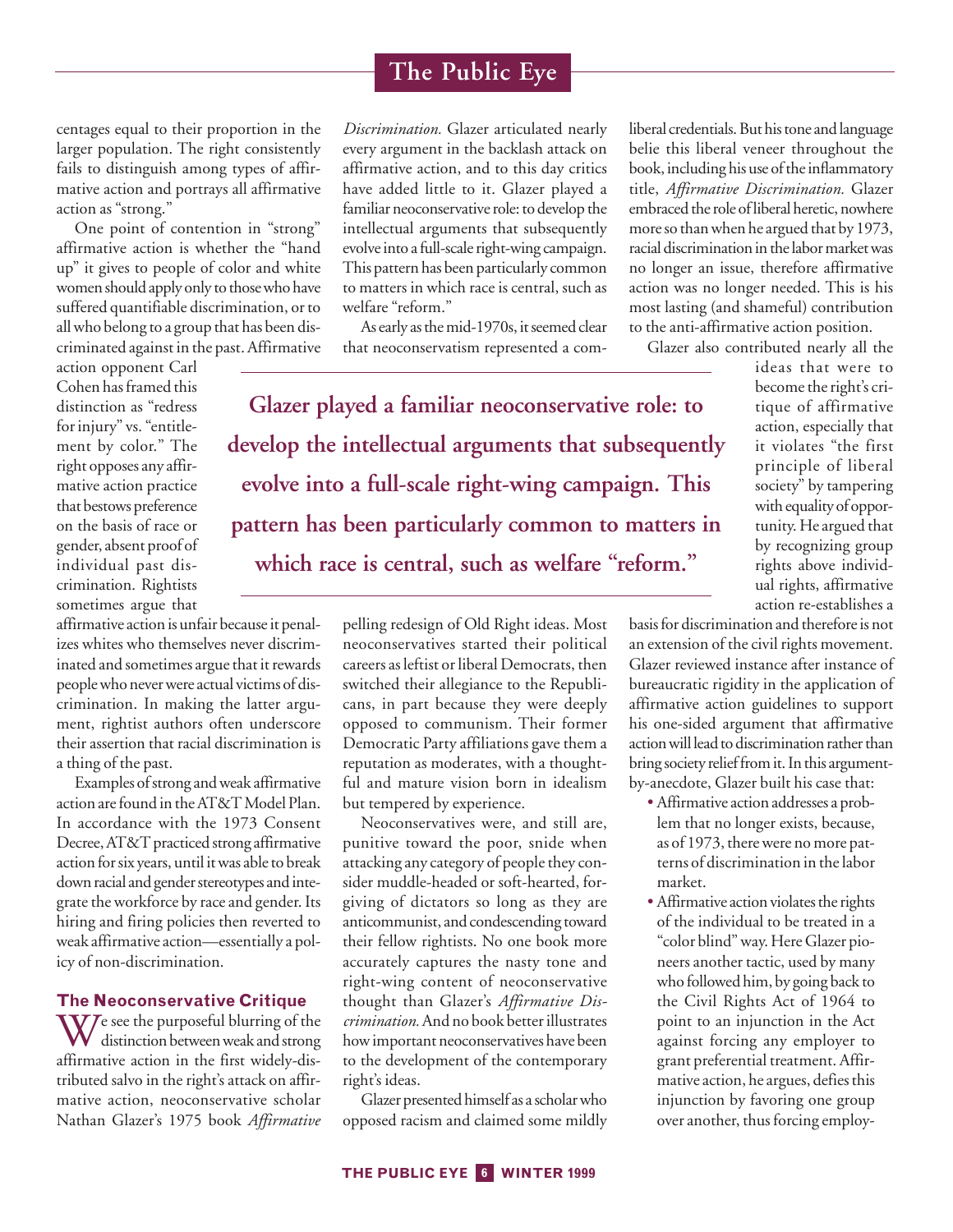ers to show preferential treatment to members of one group.

- Affirmative action creates a white backlash. "Compensation for the past," Glazer says, "is a dangerous principle. It can be extended indefinitely and make for endless trouble."
- If a hiring process is based on judging applicants' "qualifications," one cannot prove that a group has been discriminated against on the basis of race just because members of that group do not appear in certain job categories in numbers equal to their numbers in the larger society. When the goal becomes "statistical parity" between a group of employees and the larger society, the original intent of affirmative action—to refrain from discriminating and to announce, when advertising the job, that the employer does not discriminate has been superseded by "quotas." Instead, Glazer argues, perhaps the members of one group just "qualify" for jobs more frequently than the members of another.
- Affirmative action does not help the most disadvantaged members of minority groups, those it was presumably designed to help, because the benefits accrue to all members of a category, whether those members are, in fact, targets of discrimination or not.

Racist assumptions run throughout Glazer's argument. If, as he maintains, there is no more discrimination in the labor market, yet many African American and other people of color remain locked out of jobs, he can only be arguing that whites are better at meeting job qualifications. The explanation lies either in the genetic inferiority of racial/ethnic minorities or in the institutional racism that results in poor preparation for jobs, poor educational opportunities, low quality housing, and poor health care, all of which contribute to a lowered ability to compete for jobs.

But Glazer explicitly critiques and dis-

misses the notion of institutional racism. He says: "This term has not been subjected to the analysis it deserves. It is obviously something devised in the absence of clear evidence of discrimination and prejudice. It suggests that, without intent, a group may be victimized." Glazer sees institutional racism as an empty concept, a device used to explain differences in hiring patterns of people of color and whites, and an assertion based on no evidence.

Glazer himself would not say that the failure of people of color to "keep up" with whites in the labor market results from genetic inferiority. Nevertheless, his attack on affirmative action is a crucial paving stone on the path to genetic determinism.

In *Affirmative Discrimination,* Glazer is concerned about the disruption of the *status quo,* a system of rewards in hiring and promotion that he sees as maintaining high standards—rewards based on qualifications and high levels of performance. He implies that creating statistical parity means opening jobs for "unqualified" people of color, and he is particularly worried that a white backlash will result when whites resent "those of lesser competence and criminal inclination" who will benefit from affirmative action. Glazer never entertains the corollary argument that the current employment of whites "of lesser competence and criminal inclination" is a matter for policy discussion. He argues that improving access for people of color will lower hiring and promotion standards and discriminate against whites, ignoring the possibility that it would improve the workplace, increase fairness in the larger society, or expand the talent pool by including those who have been excluded.

Glazer's assertion that whites are harmed by affirmative action has become widespread public opinion. Analyzing data from the National Opinion Research Center (NORC) in 1990 and 1994, sociologist Orlando Patterson concludes that, whereas 70 percent of whites surveyed believed that affirmative action was harming white people, only 7 percent had experienced "reverse discrimination," and only 16 percent knew

of someone close to them who had. Patterson goes further to conclude that "the vast majority of Euro-Americans are actually quite content with the affirmative action programs *with which they are acquainted at their own workplaces.*" (italics in original) Here we see the effects of what Patterson calls the "concocted controversy" over egregious harm done to whites by the practice of affirmative action.

Although *Affirmative Discrimination* has been called "the bible of neoconservative thought" on affirmative action, Glazer has had a change of heart in the late 1990s, and began to support affirmative action, to the fury of his neoconservative colleagues. He argues that affirmative action is necessary to preserve the legitimacy of American democracy. As a result, Nathan Glazer is enjoying another run in the public spotlight, as the defender of affirmative action, making precisely the same arguments about equal opportunity for people of color that he spent much of his career denying and blocking.

# **Black Conservatives Insert a Wedge**

Throughout the late 1970s, 1980s, and 1990s many other rightists built on Nathan Glazer's influential text. A number of these critics of affirmative action are people of color; of all those, "Black conservatives" are the greatest in number and in influence. Nearly every prominent critic of affirmative action who is a person of color is male. Linda Chavez, former director of the US Commission on Civil Rights in the Reagan Adminstration and now head of the Center for Equal Opportunity, an organization dedicated to opposing affirmative action, is the rare exception. Most of the critics of color have asserted, like Glazer, that the civil rights movement succeeded in dismantling the racial barriers of the Jim Crow era, making affirmative action policies unnecessary.

Black conservatives Thomas Sowell, Walter Williams, Shelby Steele, Glen Loury, and Stephen Carter, as well as other scholars of color, such as Dinesh D'Souza and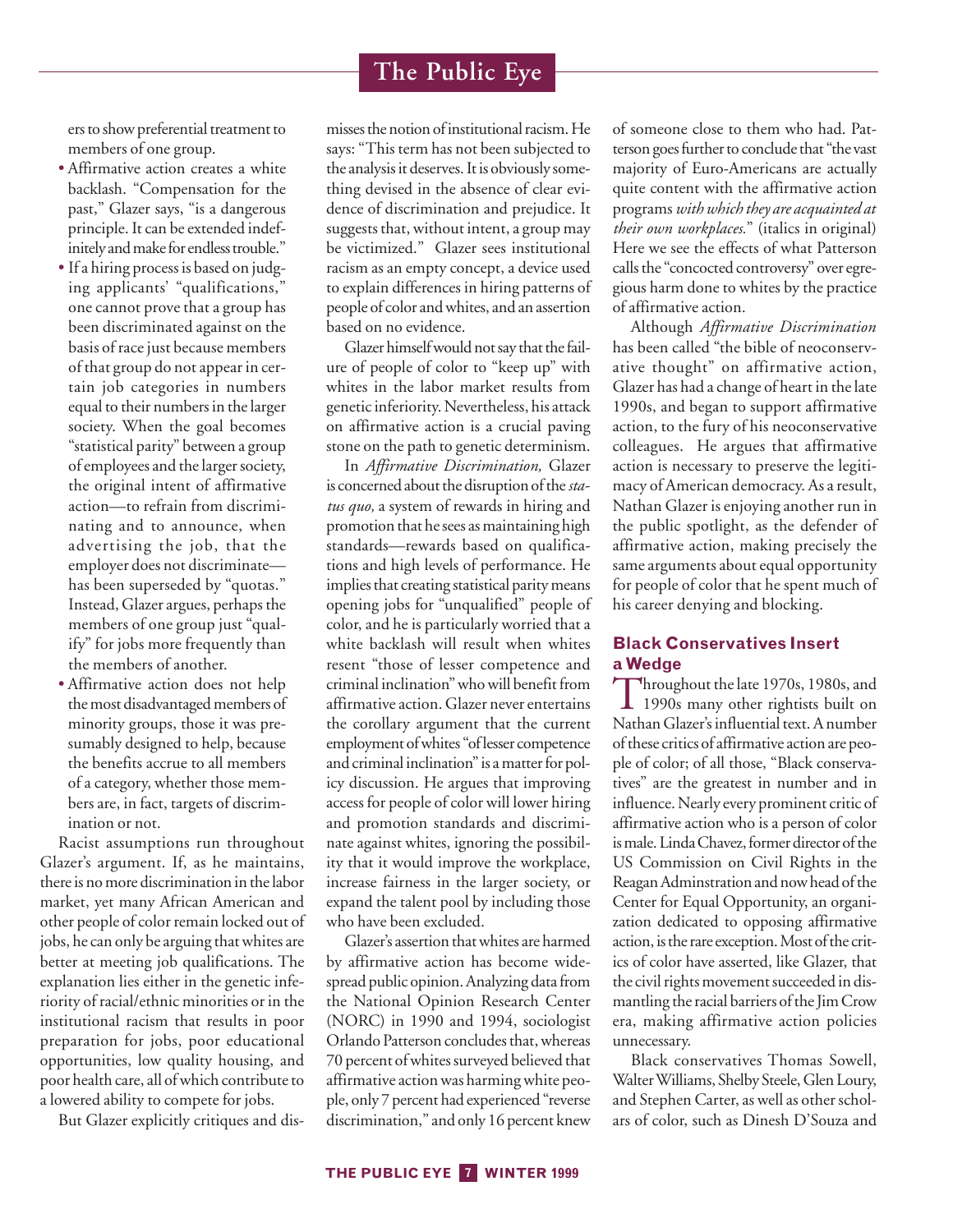Linda Chavez, play a politically important role in the right's attack on affirmative action. Criticisms of civil rights goals and support for the dismantling of affirmative action by a person of color, especially a Black person, whom affirmative action was originally intended to benefit, legitimize the racially hostile white critique of affirmative action. The New Right leadership has been acutely aware of this racial dynamic. It is no accident that, at the same time that Clarence Thomas complained that Black conservatives were barely accepted within the white New Right establishment, Black conservative intellectuals who attacked affirmative action were widely published in New Right outlets.

Black scholars who oppose affirmative action are not necessarily part of a political movement. They prefer to label themselves as "conservative" rather than as full members of the New Right. Some Black conservatives have attained prominence within mainstream media outlets and have written for liberal, as well as rightist, presses and periodicals. But many of them have documented ties to the right, are supported by right-wing institutions, and speak within right-wing venues. Equally important, their ideas have become central to the New Right's analysis of civil rights, not only in the area of affirmative action.

Thomas Sowell and Walter Williams are two Black conservatives whose careers illustrate the links between Black conservatives and the right. Both men became identified with the New Right after movement organizations began to supplement their incomes, publish their work, especially in neoconservative publications such as *Commentary* and *The Public Interest,* and adopt their ideas and arguments.

Sowell, who was a student of libertarian economist Milton Friedman at the University of Chicago, is the most widely-published of the Black conservatives. He is a free market purist who emphasizes self-reliance and opposes government intervention in any form, and is a social traditionalist who dissents from the civil rights movement's liberal ideology. For many years, Sowell has been a professor of economics at UCLA, and a senior fellow at the right-wing Hoover Institution on War, Revolution and Peace.

Sowell was an early critic of affirmative action. In 1975, the same year that Nathan Glazer published *Affirmative Discrimination,* the American Enterprise Institute, a rightist think tank where Sowell was an adjunct scholar, published his slim booklet titled *Affirmative Action Reconsidered.* Sowell's booklet was not widely circulated and is narrowly focused on academia, but many of his arguments are the same as those promoted by the higherprofile Glazer. Sowell asserts that affirmative action violates the spirit and intent of the 1964 Civil Rights Act, and that job discrimination in academia had become a thing of the past before affirmative action was instituted. Sowell, like Glazer, ignores institutional racism.

Walter Williams, a widely published conservative economist, joins Sowell in arguing that the key to "minority group" progress is economic success. He criticizes the civil rights movement, with its emphasis on political clout, for offering African Americans false promises of progress. Especially egregious, according to Williams, is the damage done to Black economic progress by government affirmative action programs, which violate free market principles of supply and demand, and harm minority groups by interfering with the very mechanism (the free market) which holds the most promise for economic success for poor communities. Williams's work, especially his 1982 book, *The State against Blacks,*has received support from right-wing sources, including the Hoover Institution, the Heritage Foundation, and the Scaife Foundation. The book is a publication of McGraw-Hill's New Press, but is identified as a "Research Book" of the rightist Manhattan Institute.

Black conservatives adamantly assert that their beliefs are not contrary to the interests of people of color. But, in part because their work is so useful to the right's attack on affirmative action and on other gains of the civil rights movement, the majority of Black leadership has furiously denounced them. No two Black conservatives have been more denounced than Justice Clarence Thomas and Ward Connerly, a member of the University of California Board of Regents and spokesperson for Proposition 209, California's 1996 anti-affirmative action initiative. Although both men have themselves benefited enormously from affirmative action programs, as have most of the critics of color discussed here, their opposition to it seems to be the central principle driving most of their career decisions.

In one of the earliest studies of Black conservatives, sociologist Deborah Toler sees contemporary Black conservatism as consistent with a long-standing "Black bourgeois mythology" that has long asserted that middle-class African Americans are different from (and superior to) the Black majority. To establish this difference, Toler argues, members of the Black bourgeoisie insist they do not manifest the attitudes and behaviors associated with negative Black stereotypes, but instead identify with the positive attitudes and behaviors associated with white stereotypes. As a result, a sector of the Black bourgeoisie has been characterized by political conservatism and an acute sensitivity to white opinion. The progressive African American scholar Cornel West sees Black conservatives similarly. According to West, the members of the Black bourgeoisie who align themselves with the right are engaged in a middle-class identity crisis, as they both seek white approval and distinguish themselves from "the state of siege that rages in working-poor and very poor communities."

Glen Omatsu, discussing Asian American neoconservatives, sees a similar link between class status and conservative politics among Asian American conservatives. But Asian American conservatives, in addition to distinguishing themselves from working-class Asian Americans, distinguish themselves from other communities of color, which they see as lacking their own high level of commitment to education,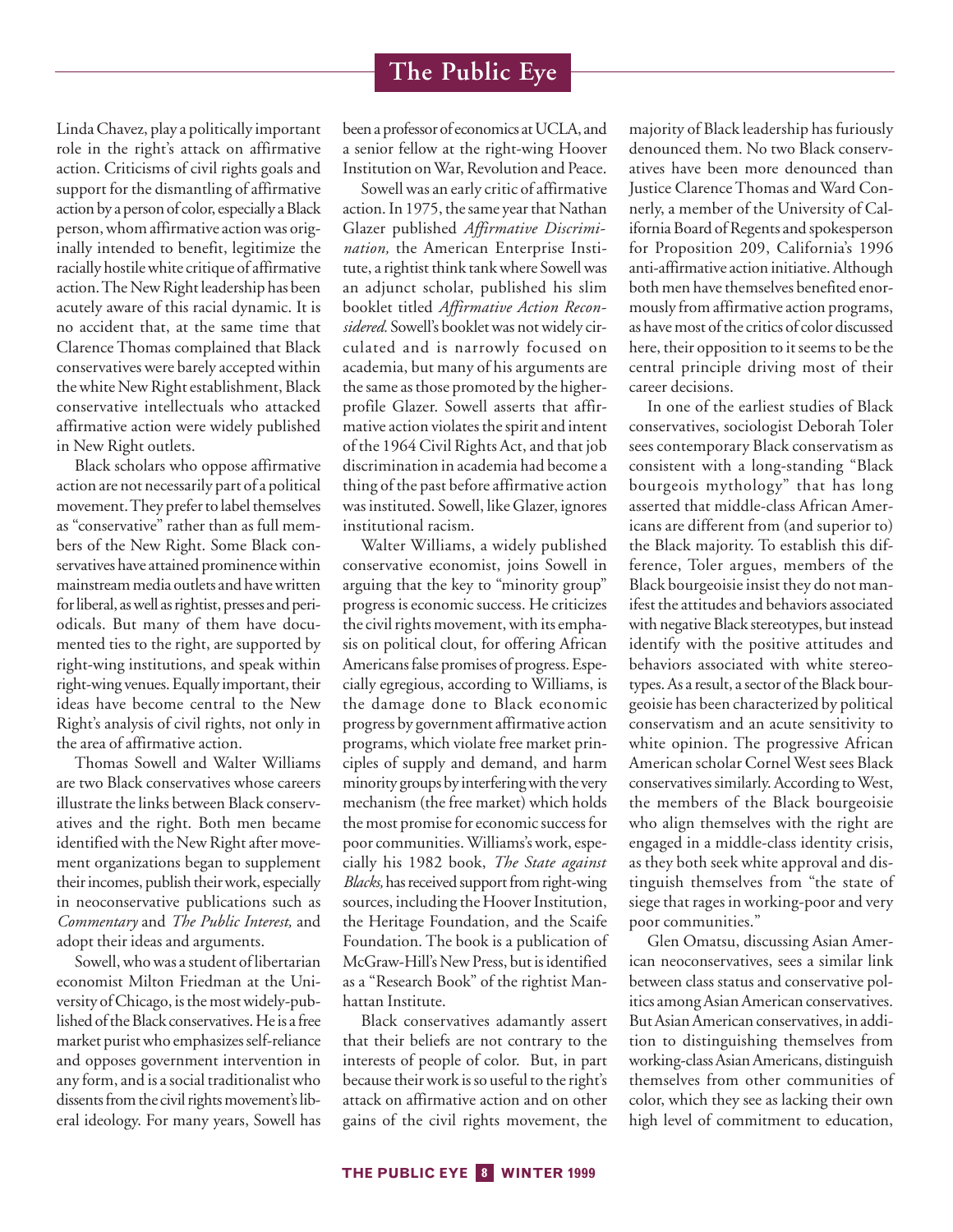achievement, and traditional values. Often they blame quotas, which set *upper* limits on the admission of Asian Americans to colleges and universities, and on affirmative action programs for African Americans, Latinos and American Indians, whom they see as "less qualified." Asian American conservatives are largely professionals who speak to other professionals, and ignore the great need for affirmative action on the part of large numbers of poor Asian Americans.

# **Fanning the White Backlash**

While Black conservatives played an enormously influential role in refining the intellectual arguments against affirmative action and giving them increased legitimacy, the books of two white scholars, George Gilder and Charles Murray, took these positions into mainstream public debate and received widespread media attention during the Reagan Administration. Gilder's *Wealth and Poverty* and Murray's *Losing Ground* reframed the Old Right's explicit racism into the coded discourse of the new racism. By calling for the legislative rollback of *all* anti-poverty programs, including welfare, housing subsidies, job training, and affirmative action, they were in tune with both Reagan Administration policy and an ongoing shift in public opinion regarding poor people, especially poor people of color. By breaking out of academic intellectual circles and becoming bestselling authors, Gilder and Murray were able to reach the white legislators and opinionmakers who were crafting the rollback of affirmative action.

In W*ealth and Poverty* (1981), Gilder popularized many of the arguments incubated in the late 1960s and 1970s in the pages of relatively obscure right-wing publications, especially the Old Right *Human Events* and the neoconservative *Public Interest.* According to Gilder, poverty is caused by liberalism and its wrong-headed thinking about values and family structure. He is particularly disdainful of the "equal rights conglomerate," especially the EEOC. Gilder argues that governmental bureaucracy is a universally evil influence on a society that

would do a far better job of creating wealth and eliminating poverty if it abolished all government programs and adopted the free-market model of Milton Friedman and his "Chicago School" of Economics.

In *Losing Ground* (1984), Charles Murray builds on Gilder's arguments. He points to the increase in government transfer programs and the simultaneous increase in "social problems" as evidence that liberalism has made poverty and crime worse. He accuses liberal whites of "excessive solicitousness" and "condescension" toward Blacks in maintaining that Blacks are owed a debt, and that when they fail to succeed, it is because the system is stacked against them. In discussing affirmative action and set-aside programs, Murray holds a typical take-no-prisoners position: "My proposal for dealing with the racial issue in social welfare is to repeal every bit of legislation and reverse every court decision that in any way requires, recommends, or awards differential treatment according to race, and thereby puts us back onto the track we left in 1965."

Quite understandably, New Rightists Gilder and Murray became the darlings of the Republican policy establishment. Backed and promoted by the New Right's think tanks, they benefited from their media savvy. The Manhattan Institute supported Murray as a senior research fellow when he published *Losing Ground.*It raised \$125,000 to promote his book and paid him a stipend of \$35,000. Most of the money came from two prominent funders of New Right organizations, the Scaife Foundation and the John M. Olin Foundation. The Manhattan Institute has also supported George Gilder.

Gilder and Murray point to the "dependency" caused by liberal programs and the "culture of poverty" these programs encourage as responsible for poverty. From this perspective, poverty is the fault of the individual poor person, whom they often portray, in anecdote and example, as an undeserving, unmotivated, dependent, and sometimes rapacious person of color. Although Gilder and Murray certainly did not *cause* the Reagan Administration's legislative attack on the poor, their books were crucial to popularizing an image of a poor person as both Black and "undeserving." And this image, in turn, enhanced the backlash against programs such as affirmative action that the right painted as "favoring" Blacks and other "undeserving" people of color.

In keeping with the new racism, Gilder and Murray, like Nathan Glazer and the Black conservatives, present themselves as "true" civil rights advocates, conservatives who take Blacks seriously and treat them



"Sorry, Mr. Barnes . We've gone back to the days of being a colorblind institution, when we'd see our applicants in black and white . "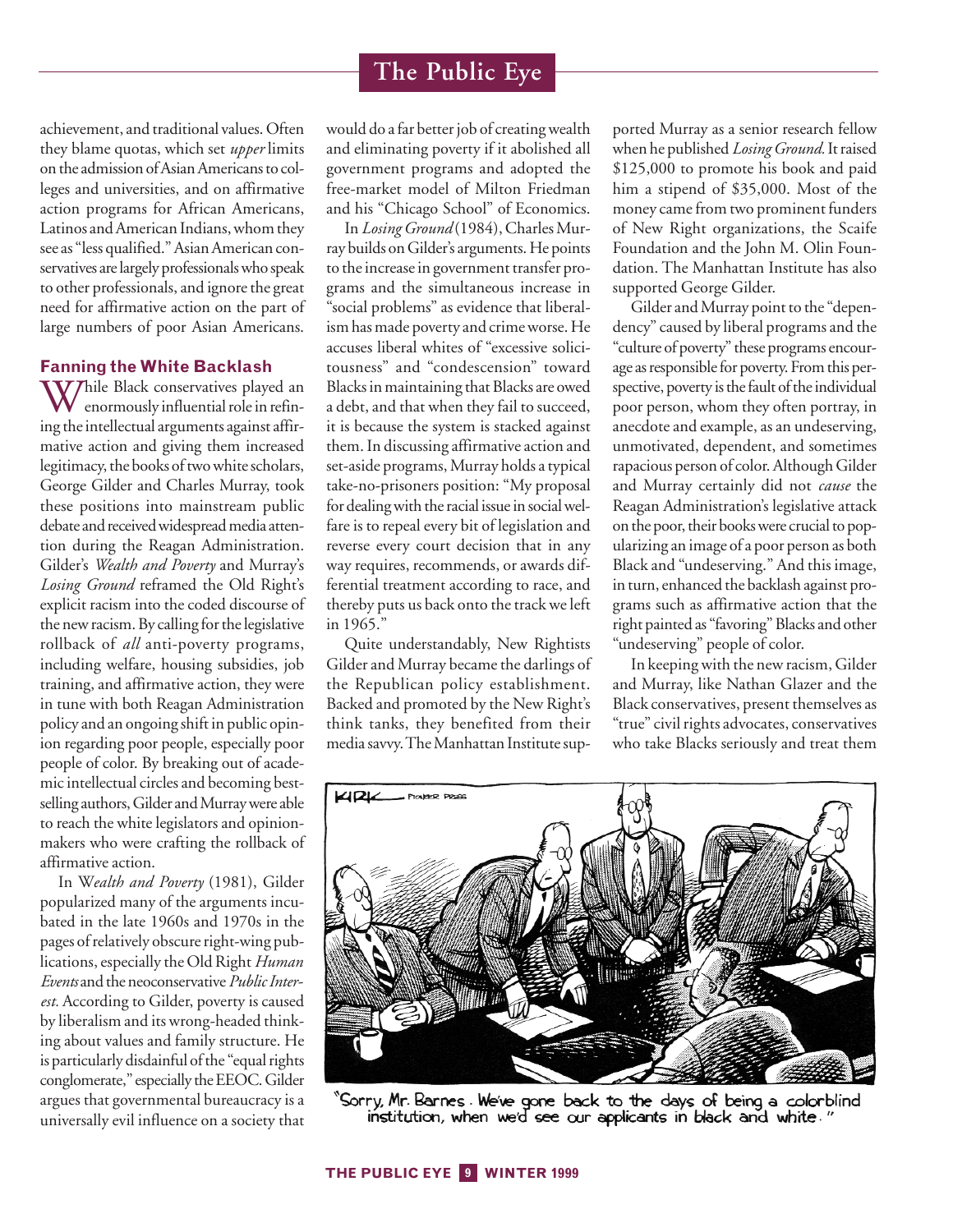fairly, as individuals who must stand or fall on their own merits. In their attacks on liberalism, their critique of liberal attitudes toward Blacks and other people of color is often on target. Their accusations that white liberals patronize voters of color, use people of color as tokens, and relate to people of other races in a paternalistic, rather than power-sharing, style all too often portray liberal arrogance in action. By exposing these shortcomings in liberal race attitudes, Gilder and Murray become more effective agents of the right's backlash appeal to white voters. What reveals the hypocrisy of their arguments is their denial of existing racism, their dismissal of the need to level the playing field, and their sneering disdain for the ongoing struggle for equal rights.

## **Affirmative Action, the New Right, and the Reagan Administration**

uring Ronald Reagan's presidency, most Administration policy initiatives and decisions were either derived from, or informed by, such right-wing think tanks as the Heritage Foundation, the Committee for the Survival of a Free Congress (now the Free Congress Foundation), and the American Enterprise Institute. Nowhere was this more obvious than in the area of affirmative action. The "color blind" argument— that one should ignore race because it is not a legitimate consideration in hiring, admission to colleges, or job promotion and affirmative action— quickly became the ruling ideological position within the Administration. Its members denounced racial group preference as a bad means for achieving equality, maintaining that racial minorities do not have legitimate collective interests. Results, the Administration argued, do not have to be equal, so long as employers and educational institutions provide equal opportunity to compete for jobs and admissions.

Rightist Reagan Administration appointees implemented many of the policies that rolled back affirmative action enforcement. Many of them were strategically placed in the bureaucracies responsible for administering and enforcing civil rights protections in general and affirmative action in particular. Reagan appointed Black conservative Clarence Pendleton as head of the US Commission on Civil Rights, and another Black conservative, Clarence Thomas, as chair of the EEOC. White rightist William Bradford Reynolds was appointed Assistant Attorney General for Civil Rights in the Justice Department, where he defined all affirmative action as "quotas" and insisted that discrimination could not be charged without proof of "intent."

Such a position was difficult to hold publicly because the Reagan Administration portrayed itself as a friend of civil rights. But while wanting to maintain this image, the Administration agreed politically with New Right leaders in their push for a complete rollback of all programs except those that addressed cases of discrimination on an individual basis. To simultaneously satisfy the need for a pro-civil rights image and pursue an anti-civil rights agenda, the Reagan Administration defunded the civil rights enforcement arms it controlled.

The Bush Administration continued this policy with greater momentum and success, as the Supreme Court and the lower courts became increasingly dominated by Reagan and Bush appointees. The Reagan and Bush Administrations accounted for half of the appointments to the Supreme Court, virtually guaranteeing a rightist tilt to its decisions. The departure of Justices Harry Blackmun, William Brennan, Thurgood Marshall, and Byron White deprived the Court of its liberal civil rights supporters. The Reagan/Bush appointments of Anthony M. Kennedy, Sandra Day O'Connor, Antonin Scalia, and Clarence Thomas and Reagan's appointment of William Rehnquist as Chief Justice, have reversed the court's previous liberal bent.

The Reagan Administration's policies on affirmative action exemplify the "new racism." Despite that Administration's procivil rights rhetoric, its policies rolled back both the practice of affirmative action and the enforcement of civil rights laws. In

addition to opposing affirmative action, the Reagan Administration initially supported tax exemptions for the private, segregated academies set up in the South to avoid legally mandated integration in the public schools. It supported South Africa at a time when US Blacks and others were urging a boycott of its apartheid regime. It opposed school busing, a strong Voting Rights Act, and the celebration of Martin Luther King Jr.'s birthday as a national holiday. It pursued a policy of "states' rights," a phrase that surely had enormous appeal for the Old Right southerners who had used it to justify segregation in the 1950s and 1960s.

George Bush, who accurately perceived his need for the support of the New Right and the increasingly powerful Christian Right, often promoted programs and policies that blocked the advancement of people of color, despite his reputation as less "racially insensitive" than Reagan. The Bush Administration carried out the policies of the Reagan Administration, including the smear of women receiving welfare as "welfare queens" (stereotyped as lazy and sexually promiscuous Black women); opposition to race-conscious electoral districting that increased the chances of Blacks winning office; the appointment of conservative judges hostile to civil rights; and support for the death penalty, without regard for its disproportionate use against people of color. Like the Reagan Administration, the Bush Administration saved its most florid and explicit rhetoric for the attack on "preferences and quotas." During both Administrations, opposition to affirmative action played an important role in the New Right's strategy of appealing to a white ethnic and southern backlash against civil rights and against the Democratic Party.

# **The Bell Curve**

During the Bush Administration, a split occurred within the electoral right. The extreme right of the New Right took the humorous name "paleo-conservatives," to distinguish themselves from the "softer" members of the New Right. Prominent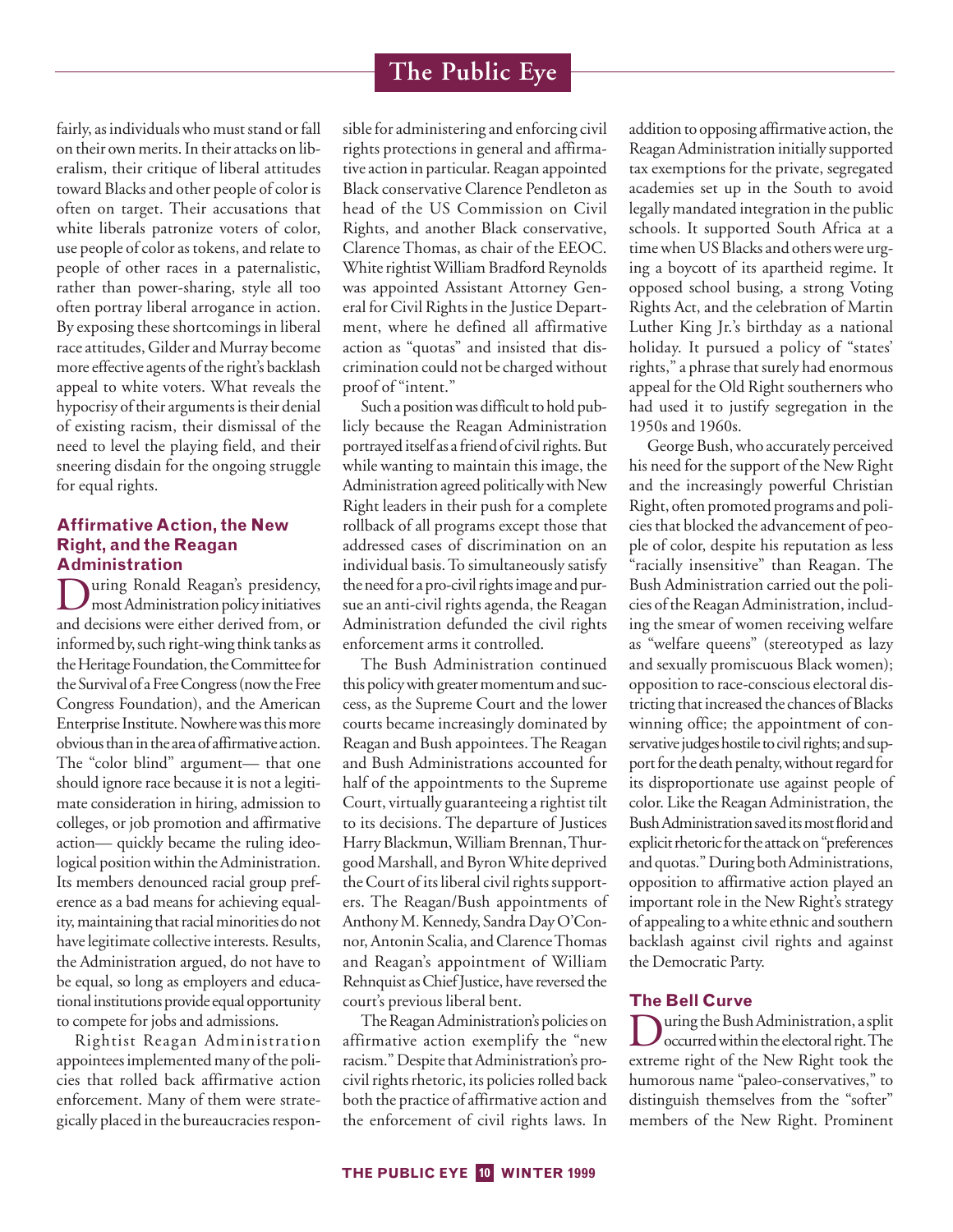paleo-conservatives include Pat Buchanan, Senator Jesse Helms (R-NC) and Alan Keyes, African American talk show host and political candidate. No book has stated the paleo-conservative case on race in a more incendiary fashion than *The Bell Curve*(1994), co-authored by Charles Murray and the late Richard Herrnstein. For over 800 pages, the authors make the case that race and class inequalities in society can be explained by differences in genetically determined intelligence, not by institutional racism, unequal opportunity, or differences in social and economic circumstances.

On the topic of affirmative action, *The Bell Curve*is consistent with Nathan Glazer's *Affirmative Discrimination,*written twenty years earlier, and with many of the arguments made by Black conservatives. In two chapters devoted entirely to this topic, Herrnstein and Murray argue that affirmative action defies the reality of a gap between the elite and the rest. They assert that people find their "natural" place in society based on IQ. When affirmative action violates the "natural" assignment of a place, the result is negative stereotyping and lowered self-esteem. The authors argue that affirmative action is no longer needed because, before the Civil Rights Act of 1964, Blacks had already attained "job fairness," meaning jobs that match their IQ's.

*The Bell Curve* is a departure from the New Right's renunciation of explicit racism. Its assumptions update the work of an independently wealthy nineteenth century Englishman, Francis Galton, who coined the term "eugenics"—the study of hereditary characteristics that may improve or impair the racial qualities of future generations, either physically or mentally. In the US, the premiere organization dedicated to preserving the idea and practice of racial eugenics is the Pioneer Fund, which funded the two most notorious contemporary eugenicists, Arthur Jensen and William Schockley. Pioneer Fund head Harry F. Weyher regretted not funding Herrnstein to write *The Bell Curve* and acknowledged that "we'd have funded him at the drop of a hat, but he never asked."

*The Bell Curve* became a widely-reviewed bestseller, with most commentators condemning it on both intellectual and political grounds. One of the better-known exposés of the authors' slippery use of statistics is Stephen Jay Gould's "Mismeasure by Any Measure," which details both the book's erroneous use of statistics and the fallacy of its central assumption that intelligence can be measured by the use of g, a

**The Reagan Administration's policies on affirmative action exemplify the "new racism." Despite that Administration's pro-civil rights rhetoric, its policies rolled back both the practice of affirmative action and the enforcement of civil rights laws.**

"general factor" of intelligence. A group of six scholars collaborated on a book-length critique of *The Bell Curve'*s social science and politics, and a vast array of journalists and writers, representing the many racial and ethnic identities slandered by the book, wrote masterful denunciations. Even some paleo-conservatives, such as Pat Buchanan, John McLaughlin, and Rush Limbaugh have criticized *The Bell Curve,*though other rightist publications gave it generally favorable reviews. Shockingly, reporters in some mainstream publications gave the book neutral or mildly sympathetic reviews, including Malcolm Browne, science reporter for the *New York Times.*

*The Bell Curve* embarrassed the leadership of the New Right, which attempted to distance the movement from it. But it is a mistake to characterize the book as outside the ideology and public policy of the contemporary right. *The Bell Curve* is, instead, a logical progeny of the New Right's arguments against affirmative action. Its difference is in style, not basic assumptions or conclusions. The same indignation aroused by *The Bell Curve* should apply to New Right and neoconservative arguments that racial discrimination is a thing of the past, institutional racism does not exist, and race is no longer a factor in the lives of people of color. For if that is the case, then when people of color do less well in achievement tests or are not promoted in their workplaces as quickly as white people, no explanation remains except *The Bell Curve*'s explanation that they are "naturally" inferior.

New Rightists and neoconservatives are more than willing to state (and promote) the assertions that racial discrimination is exaggerated, or even a myth, and that institutional racism is the imaginary and unconfirmable creation of liberal intellectuals. But they want to disassociate themselves from the logical conclusion that the persistent inequality between white people and people of color is a result of the "inferiority" of people of color. When the President's Advisory Board on Race concluded in 1998 that "whites and Asians enjoy greater advantages economically and have better access to health care," and that "the social and economic progress of Blacks slowed between the mid-1970s and early 1990s, the economic status of Hispanics has declined in the last 25 years, and American Indians are the most disadvantaged ethnic group by far," the right remained silent. Unwilling to state the racist conclusions of its own assertions, it could offer no explanation except the conclusions of *The Bell Curve.*Yet the right's leadership adamantly denies racist intentions.

Certainly, many liberals have also shied away from naming institutional racism as the cause for lower average test scores among people of color. For example, Derek Bok and William G. Bowen, in *The Shape of the River,* present evidence that African American students lag behind white stu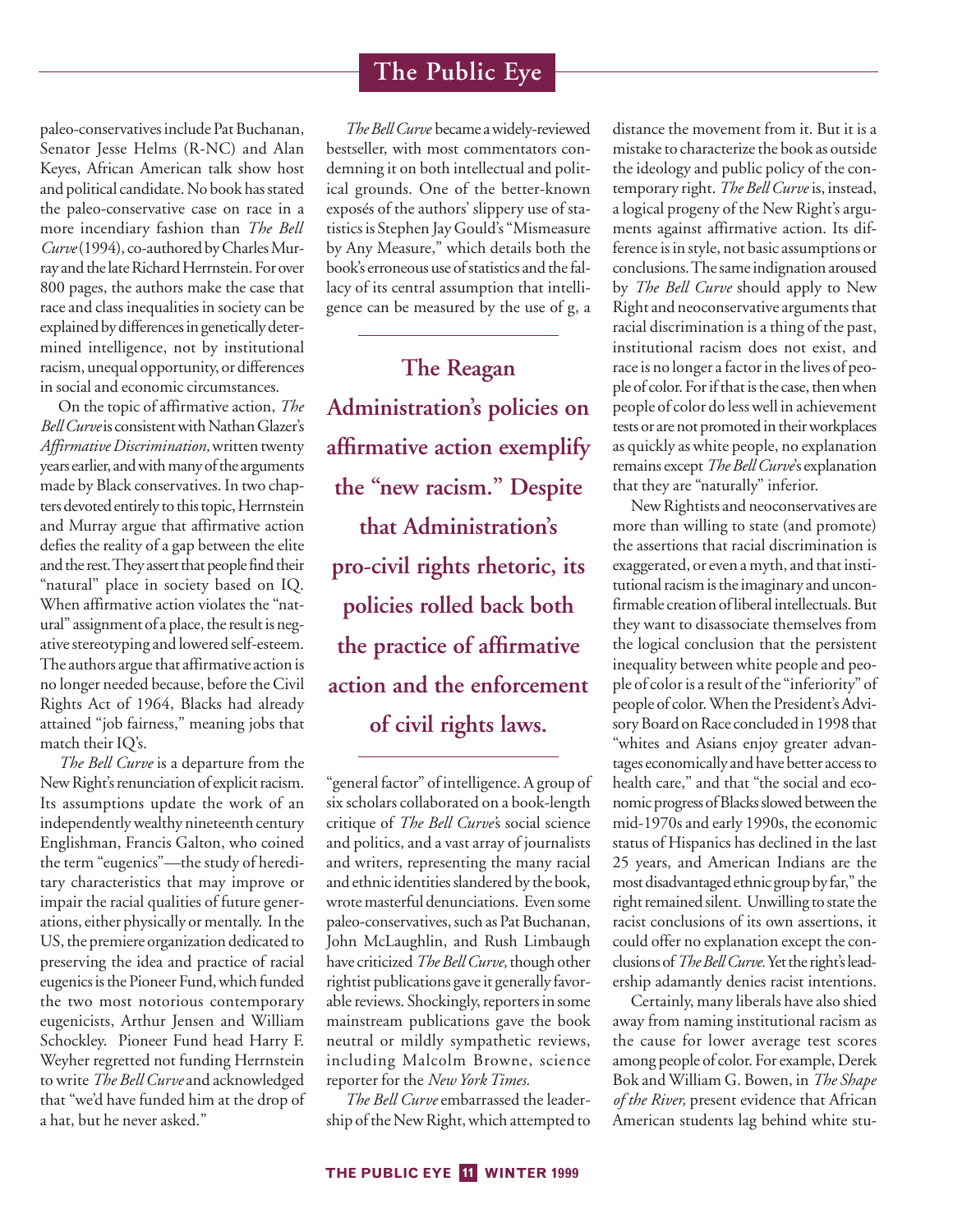**Conservative Organizations Opposed to Affirmative Action**

#### **AMERICAN CIVIL RIGHTS INSTITUTE**

**P.O. Box 188350, Sacramento, CA 95818 916.444.2278, www.acri.org**

Founded in 1997 by Ward Connerly. Works "toward eliminating racial and gender preferences at the state and federal level." Using California's Proposition 209 as a model, ACRI provides financial assistance and strategic advice to other state campaign efforts to roll back affirmative action. Currently targeting Florida (see the Florida Civil Rights Initiative). The political organizing arm of ACRI is the American Civil Rights Coalition. -

# **ATLANTIC LEGAL FOUNDATION**

**205 E. 42nd Street, 9th Floor New York, NY 10017 212.573.1969**

Opposes various affirmative action programs in New York state. Works "to advocate the principles of limited government, the free market system, and the rights of individuals." -

#### **EQUAL OPPORTUNITY FOUNDATION**

**815 15th Street, Washington, DC 20005 202.639.0803, www.ceousa.org**

Founded by Linda Chavez, former director of the US Commission on Civil Rights during the Reagan Administration. Works to promote a "color-blind society," opposes affirmative action and bilingual education. Funding sources include the John M.Olin Foundation, Lynde and Harry Bradley Foundation, and the Scaife Family Foundation among others. Hosts the Center for Equal Opportunity. -

**CENTER FOR INDIVIDUAL RIGHTS**

**1300 19th Street, NW, Suite 260 Washington, DC 20036 202.833.8400, www.wdn.com/cir/index/html**

Brings lawsuits to strike down affirmative action. Among its notable cases is the 1996 *Hopwood v. Texas* case, which struck down an affirmative action admission policy at the University of Texas Law School. Funding sources include the John M. Olin Foundation, Lynde and Harry Bradley Foundation, and the Scaife Family Foundation among others.

*A Selected, Annotated List*

#### **CENTER FOR THE STUDY OF POPULAR CULTURE**

**P.O. Box 67398, Los Angeles, CA 90067**

Publishes *Heterodoxy.* Founded by Peter Collier and David Horowitz, former publishers of the 60's leftist magazine *Ramparts.* Special focus is to get rid of "political correctness." Funding sources include the John M.Olin Foundation, Lynde and Harry Bradley Foundation, and the Scaife Family Foundation among others. -

#### **CLARE BOOTH LUCE POLICY INSTITUTE**

**112 Elden Street, Suite P Herndon, VA 20170 888.891.4288**

Established in 1993 by Clare Booth Luce, a "widely admired conservative leader, as well as a loving wife and mother." Works "to refute the widely accepted myth that feminists speak for women in America." -

#### **CLAREMONT INSTITUTE FOR THE STUDY OF STATESMANSHIP AND POLITICAL PHILOSOPHY**

**250 W 1st St, Suite 330 Claremont, CA 91711 909.621.6825, www.claremont.org** 

Founded in 1979. Board of Directors includes Howard Ahmanson, ultra-conservative millionaire and activist. In 1996 the Center focused extensively on affirmative action. -

#### **FLORIDA CIVIL RIGHTS INITIATIVE**

**P.O. Box 10875, Tallahassee, FL 32302 800.711.5498, www.fcri.net**

The American Civil Rights Coalition's (ACRC) state organization in Florida. FCRI is mounting an aggressive campaign to amend the state constitution to end affirmative action. While claiming to be a grass roots initiative, it is staffed and run from Sacramento, CA through the ACRC. -

#### **INDEPENDENT WOMEN'S FORUM**

**2111 Wilson Blvd, Suite 550 Arlington, VA 22201 800.224.6000, www.iwf.org** IWF representatives have testified before Congress to defund the Violence Against Women Act and against affirmative action. Contends that feminists create "woman as victim" mentality. -

### **INSTITUTE FOR JUSTICE**

**1717 Pennsylvania Ave., NW, Suite 200 Washington, DC 20006 202.955.1300, www.instituteforjustice.org**

Public interest law firm, considered the ACLU of the right. Founded in 1991 by Chip Mellor and Clint Bolick. Bolick, formerly with the Landmark Legal Foundation, led the campaign to defeat Lani Guinier for Assistant US Attorney General for Civil Rights by labeling her "Clinton's Quota Queen." -

#### **LINCOLN INSTITUTE FOR RESEARCH & EDUCATION**

**1001 Connecticut Ave., NW, Suite 1135 Washington, DC 20036 703.759.4599**

Black Conservative organization. Publishes *The Lincoln Review.* -

#### **REASON FOUNDATION**

**3415 Sepulveda Blvd, Suite 400 Los Angeles, CA 90034 310.391.2245, www.reason.org**

Libertarian research institute that promotes privatization and deregulation. Publishes *Reason.* -

#### **SOUTHEASTERN LEGAL FOUNDATION**

**3340 Peachtree Road, NE, Suite 2515 Atlanta, GA 30326 404.365.8500**

Litigates against government regulations. Influential in Georgia and the South. -

#### **YOUNG AMERICA'S FOUNDATION**

**110 Elden Street, Herndon, VA 22070 703.318.9608, www.yaf.org**

Founded in 1969. Works as a "national outreach campaign to bring conservative ideas to America's schools." Publishes *Campus Leader.*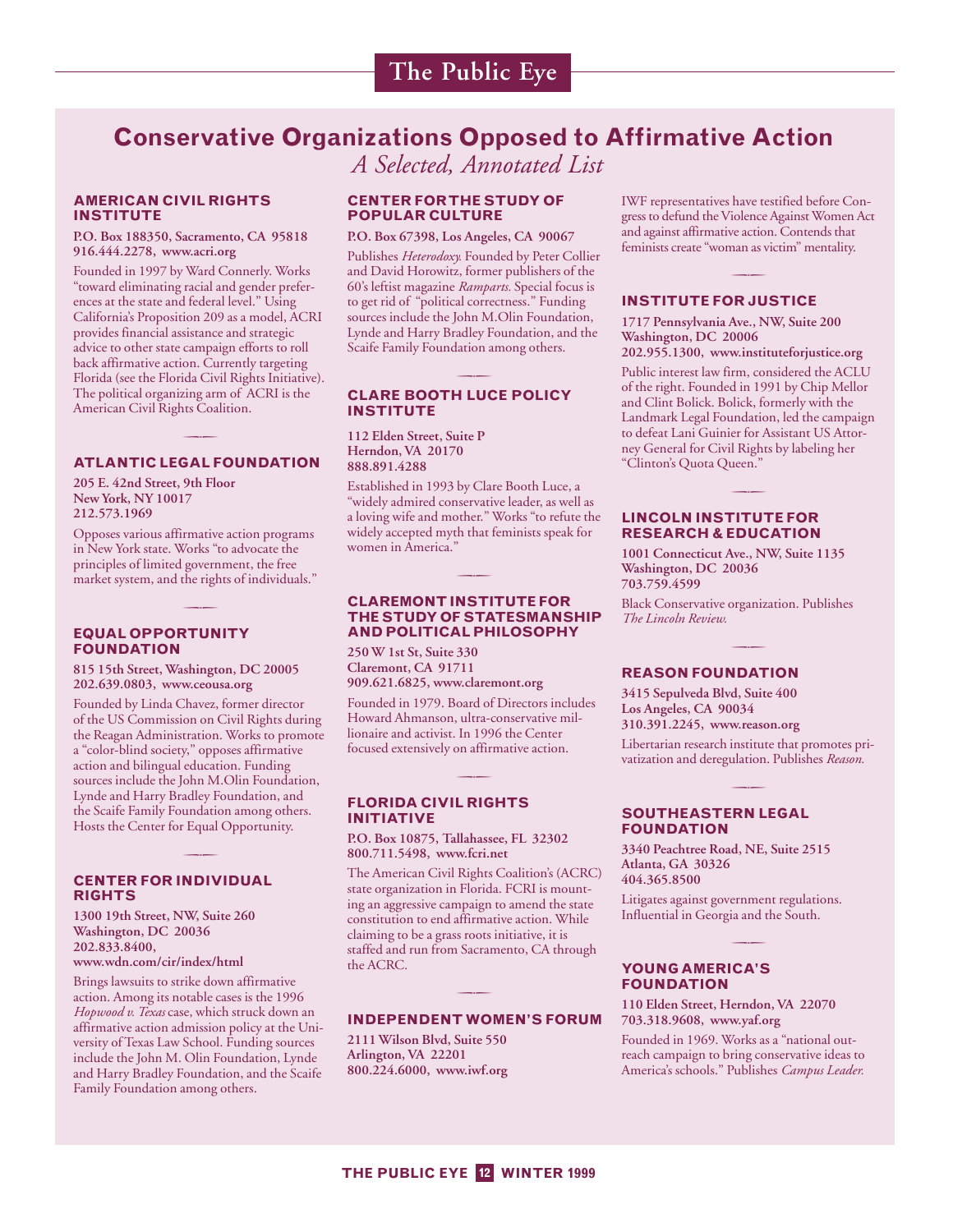dents in grade point average. These selfdescribed supporters of affirmative action and liberals on matters of race speculate that such factors as the number of books at home, opportunities to travel, or the nature of the conversation around the dinner table may explain the gap. They, too, do not point to institutional racism.

## **New Republicans, New Tactics**

In 1994, after a Republican electoral sweep<br>created a Republican majority in both n 1994, after a Republican electoral sweep Houses of Congress, the incoming Republican "freshmen" were so far to the right of the New Right that they were dubbed "new Republicans." Anti-affirmative action efforts increased dramatically, and have taken three forms: statewide initiatives banning affirmative action, lawsuits, and national antiaffirmative action legislation. To pursue these strategies, a number of new organizations, whose principal purpose is to defeat affirmative action have appeared.

In November 1996, California voters passed the first successful statewide antiaffirmative action initiative, Proposition 209 or the California Civil Rights Initiative (CCRI), banning the practice of affirmative action in state employment, education, and the letting of contracts. Another blow to affirmative action in 1996 was the decision in *Hopwood v. Texas,* in which a threejudge panel of the Fifth Circuit Court of Appeals struck down an affirmative action admissions policy at the University of Texas Law School. Lawsuits have since been filed in several other states challenging affirmative action practices in college admissions. At the national level, a Congressional bill, "virtually written by Clint Bolick of the Institute for Justice," would eliminate federal affirmative action. Initially known as the Dole-Canady Equal Opportunity Act, it has become simply the Canady Equal Opportunity Act.

In all these instances, the right exploited the language of civil rights to turn back civil rights advancements. It appropriated the term "civil rights" and used it to refer to the rights of white people. National organizations whose names might be taken to signal a liberal agenda, such as the American Civil Rights Institute, the Institute for Justice, the Center for Individual Rights, and the Center for Equal Opportunity, exist to roll back the gains of the civil rights movement, especially affirmative action.

In mounting its campaign against affirmative action, the new Republicans correctly identified a certain amount of grassroots opposition to affirmative action. Then, following a pattern developed in other right-wing campaigns, such as the anti-gay Amendment 2 campaign in Colorado and the campaigns against welfare recipients and immigrants, the organized right directed public attention to the issue, and defined it by using misleading language and distorted "statistics." The right's funders, strategists, adherents and politicians all collaborated to advance the campaign, putting their political and economic resources in support of the redefined issue.

In the case of California's Proposition 209, Republican Governor Pete Wilson, a presidential candidate at the time, used the Proposition 209 campaign to promote himself as a card-carrying member of the right. Ward Connerly, a businessman and member of the University Board of Regents (which controls the University of California system of campuses, a central locus of the struggle over affirmative action in California), provided an African American voice of leadership by heading the principal pro-Proposition 209 organization, Yes on Proposition 209. Connerly went on to form the American Civil Rights Institute, whose mission is to replicate the Proposition 209 campaign in other states.

California's Republicans and traditional right-wing donors played a major role in bankrolling the Proposition 209 campaign, contributing approximately \$1 million. Well-known right-wing funders also supported the effort, including media mogul Rupert Murdoch, who contributed \$750,000; Howard F. Ahmanson, Jr., who contributed \$350,000; and Richard Mellon Scaife, who contributed \$100,000. Altogether, Yes on Proposition 209 raised \$5,239,287, while its

main opponent, the Campaign to Defeat 209, raised \$2,185,086.

The story of the passage of Proposition 209 illustrates the complex interaction of the right's effective political strategy, the political will of the players involved, and the skillful manipulation of language to exploit the negative mood of the voting public. One example of this interaction is the naming of Proposition 209, "The California Civil Rights Initiative," which gave voters no clue that it would eliminate affirmative action rather than support civil rights. Voter confusion over the intent of the initiative was widespread. The right applied the same strategy in Washington State's 1998 antiaffirmative action Initiative 200, known as I-200, which passed in November 1998.

In each state, the attorney general is responsible for giving the voters an impartial account of ballot initiatives. However, California's Republican Attorney General Dan Lungren, who had often and candidly expressed his opposition to affirmative action, wrote a required summary of Proposition 209 that omitted any indication that it would eliminate affirmative action. Despite a court challenge to this sleight-ofhand, the wording was ultimately retained.

For a number of reasons, affirmative action supporters were not able to turn back Proposition 209. Because California Democrats hold varying views on affirmative action, the right was able to successfully use it as a "wedge" issue to split the Democratic Party's coalition. The right also had good political timing, since Proposition 209 was on the ballot just when President Bill Clinton, running for reelection, was unwilling to take a forceful stand on behalf of affirmative action lest he lose Democratic votes and give a political advantage to his opponent, Senator Bob Dole. The Democratic National Committee and the Democratic State Central Committee of California contributed less than half as much money to defend affirmative action as the Republican Party contributed to defeat it. Afraid to take a forceful position in defense of affirmative action, the Democratic Party chose to keep its distance from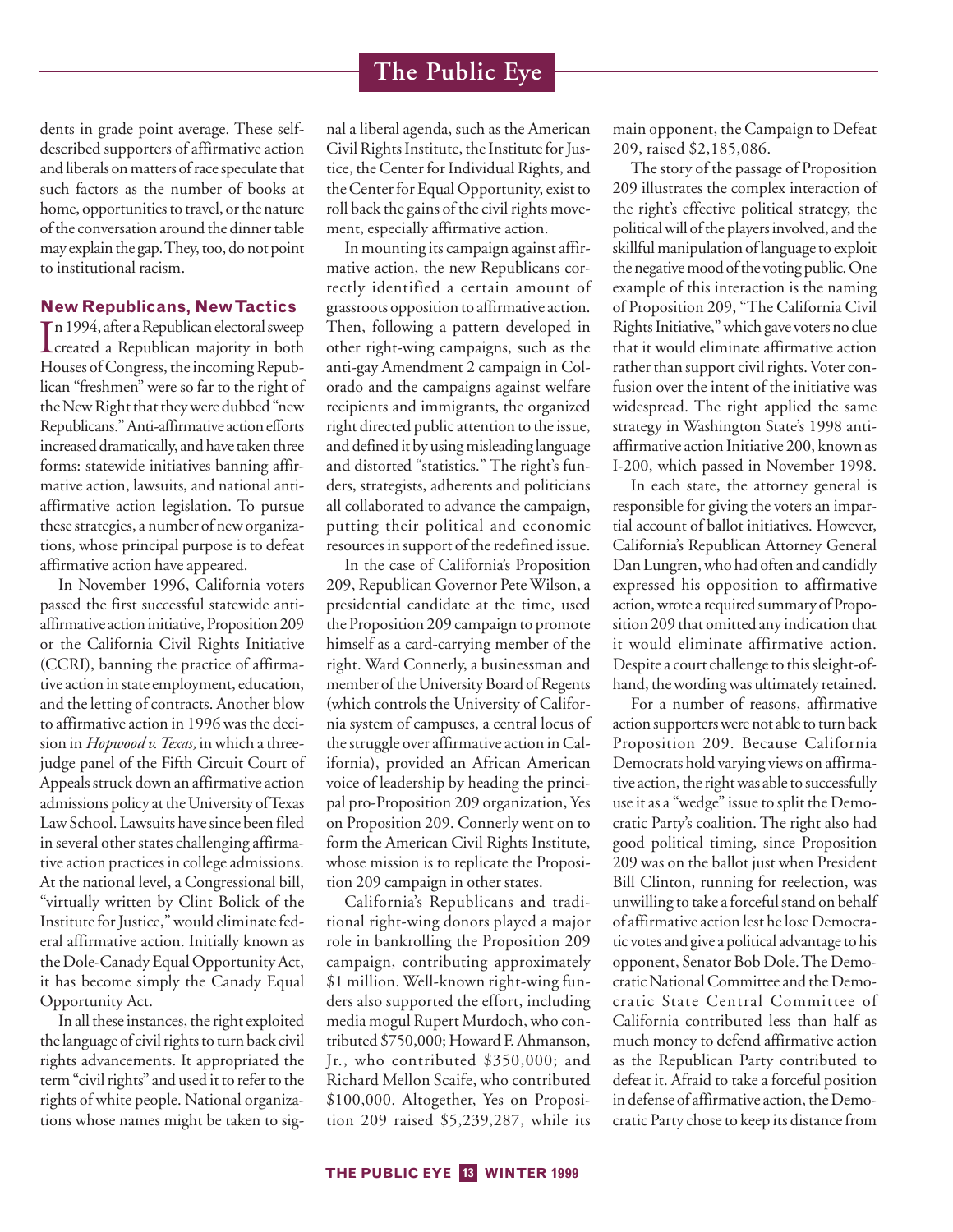an initiative that would profoundly and negatively affect some of its most loyal constituents, but was supported by others. In Jesse Jackson's words at the time, "The Republicans are wedging while the Democrats are hedging."

The outcome of these rightist efforts is mixed, and the ultimate fate of affirmative action is unclear. Certainly it is weakened, perhaps fatally. Nevertheless, on November 4, 1997 voters defeated a local anti-affirmative action initiative in Houston, and, two days later, the US House Judiciary Committee voted to delay consideration of the Equal Opportunity Act (the Canady bill). Many supporters of the anti-affirmative action campaign seem shocked by the drastic effect of their work. For example, in California and Texas law schools, 1997 admission of Black students dropped 80 percent and 83 percent, respectively. So, affirmative action languishes, receiving only weak support from the Democratic Party, and opposed by a well-financed campaign conducted by the Republican Party and the organized right. As a widely accepted public policy, affirmative action may not be dead, but it has been stopped in its tracks.

# **Where Were the Defenders of Affirmative Action?**

Although liberals were the architects of<br> **Although affirmative action policies**, they seem unwilling to mount a spirited defense of it in the face of the right's multi-pronged attack. The right's use of the "color blind" standard to attack affirmative action has not been adequately challenged, and liberals have not argued the existence of institutional racism to explain the need for affirmative action. Liberal Democratic Party officeholders, who have access to the resources and media exposure necessary to conduct effective public education, have, for the most part, been unwilling to expend political capital in defense of affirmative action.

Much of this lack of a liberal defense reflects changes in the Democratic Party and the weakness of liberalism in general during a period when it has been under relentless attack. Six of the most prominent liberal senators lost in the 1980 election as a result of the New Right's vicious anti-liberal smear campaign conducted by The National Conservative Political Action Committee (NCPAC), its Executive Director Terry Dolan, and a core of about a dozen right-wing organizations that made up the New Right. Those liberals remaining in Congress became reluctant to "go out on a limb" for any but a few carefully chosen issues. Affirmative action was not a strong contender.

Part of the New Right's strategy to lure white southerners and northern ethnic voters to the Republican Party was to argue that the Democratic Party had become the vehicle for "minority interests." The accusation worked well for the right. As Democratic voters crossed over to vote Republican, the progressive wing of the Democratic Party lost almost all influence within the Party, the liberal wing became weak, in numbers and in influence, and Democratic centrists became the dominant sector of the Party.

Democratic centrists argued that, if it were to survive, the Democratic Party must acknowledge that much of the white electorate had tired of any national effort to promote equality for people of color and (less so) for women. By electing Ronald Reagan, then George Bush, they argued, a plurality of white voters had sent a clear message that they were finished with two decades of racial progress, programs designed to empower the poor and marginal in society, and questions about the superiority of white, western European culture. The message that the major issues of racial discrimination in housing, employment, and promotion have been addressed by civil rights legislation and are now a thing of the past clearly has resonated with many white voters, because it speaks directly to their fatigue with social change and their growing resentment of advances by people of color.

Those liberals who have defended affirmative action have not been able to popularize even the most uncontested arguments in its favor: for instance, that preferences of various sorts are often used in selection processes—such as, benefits for veterans, or college admission for athletes and the children of alumni and alumnae. What makes those practices acceptable, especially in the case of veterans and athletes, is the widely held judgment that these recipients are "appropriate" and "legitimate." Most white Americans do not extend the same benefit of the doubt to "average" people of color.

Further, while many white liberals are willing to argue that racial diversity at college and in the workplace has social value in habituating people of different races to each other, other white liberals (and even many progressives) have not been willing to present the cultures of people of color, or the hidden history of women's contributions, as unique, valuable, and strengthening components of "American culture." White liberal opinion-makers have not argued forcefully that often these cultures and contributions have been unacknowledged, or sometimes excluded, from mainstream cultural outlets. Apparently, for many white liberals, this message transcends the mandate of the civil rights movement they support and ventures too far from white America's self-image.

Most of those people who have mounted a strong defense of affirmative action are progressive rather than liberal, have little influence with centrist Democratic Party officeholders, and have only limited influence with liberals. Scholars such as Amy Ansell, K. Anthony Appiah, Ronald Dworkin, Amy Gutmann, Christopher Edley, Jr., Manning Marable, Salim Muwakkil, Stephen Steinberg, and Cornel West, who have spoken and written about the continuing need for affirmative action programs as the unfinished work of the civil rights movement, have not been able to parlay their arguments into the political clout necessary to hold elected officials accountable. Within critical legal studies, the work of Derrick Bell, Kimberle Crenshaw, Richard Delgado, Charles Lawrence III, Mari Matsuda, Patricia Williams, and many others, has broken the mold of traditional legal discourse to create new forms of debate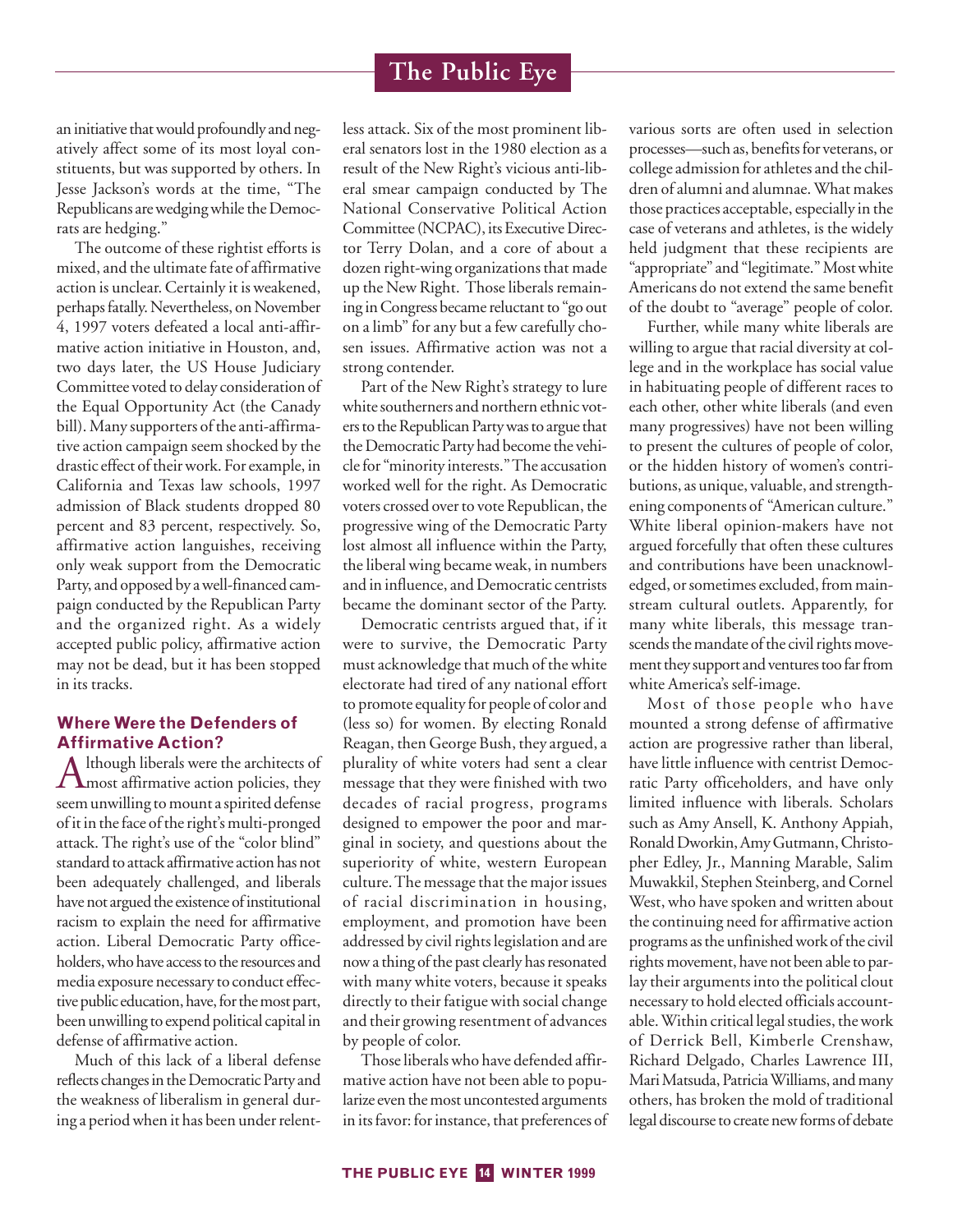regarding the importance of, and necessity for, affirmative action. But, once again, this scholarship, though it has advanced our understanding of the necessity for affirmative action, has not translated into a strong campaign of public education to counter the right's "color blind" paradigm.

The right has constructed a double assault on liberalism's rationale for affirmative action: denying the existence of institutional racism, and confining the debate over fairness exclusively to individual rights. Liberals were left with two tasks: to prove that institutional racism exists, which they showed slight inclination to do; and to go beyond individual rights to argue that society must accept occasional individual unfairness to promote social justice. Liberals, it seems, lacked either a belief that institutional racism exists or the political courage to make it their message. When the scholars mentioned previously have argued that institutional racism is still prominent in the lives of people of color, and that sometimes the larger social good of correcting systemic injustices must take precedence over individual rights, the resulting debate has been confined primarily to an academic audience.

Ironically, many of the corporations which were initially forced by the federal government to create affirmative action programs now stand out as defenders of those programs, while elected politicians and right-wing activists are successfully dismantling affirmative action programs in the public sector and in higher education. A number of corporations have simply continued their existing affirmative action programs despite the right's attack. And, with the majority of public bureaucracies in the hands of conservative state- and local-level Republicans, it is within the corporate sector that there seems to be an appreciation of the value of diversity in the workplace and the advantages of tapping the entire breadth of the US talent pool pragmatic rather than moral arguments. So long as the moral justification for affirma-



tive action remains muddled in the public's mind and infected with disinformation from the right, it appears that support for affirmative action will hang on most strongly where it is good for business.

# **Class-Based Affirmative Action**

Come liberals and progressives, under- $\bigcup$  standing that affirmative action as now conceived is unpopular with the public and likely to be under ever-increasing attack, are proposing that class replace race as a new basis for affirmative action. They reason that if affirmative action were based on class rather than race, it would apply to all races, and that race-neutrality would presumably calm the white backlash that has plagued race-based affirmative action. There is strong evidence that when social programs are universally applied—that is, when they apply to everyone who falls into a specific measurable category, such as low-income people—public opinion polls indicate more reliable support for them than when they favor only one segment of a group, such as low-income people of color. Class-based affirmative action also would address the increasing poverty of the "truly disadvantaged" by giving them a better chance for admission to educational opportunities,

employment, and promotion. It carries moral weight by addressing the *actual* victims of current discrimination and lack of opportunity. Under class-based affirmative action, a young Clarence Thomas would qualify, but his son or daughter would not.

Class-based affirmative action addresses a long-standing theme of progressive social justice work: the grossly unequal distribution of power and money in the United States, which the Republican agenda of low taxes and minimal social programs has now exacerbated. A final virtue of replacing race with class is that it may encourage coalitions across race. Class-based affirmative action might, therefore, breathe new life into the progressive movement by focusing it on a goal that minimizes intra-movement differences, and uniting it around progressives' common commitment to address unfair privilege.

The arguments for class-based affirmative action assume that its race- and genderbased version has disproportionately helped those best able to take advantage of it (primarily middle-class white women and middle-class people of color) and has left the weakest (of all races) in society behind. Harvard sociologist William Julius Wilson has been especially persistent in asserting that only middle-class African Americans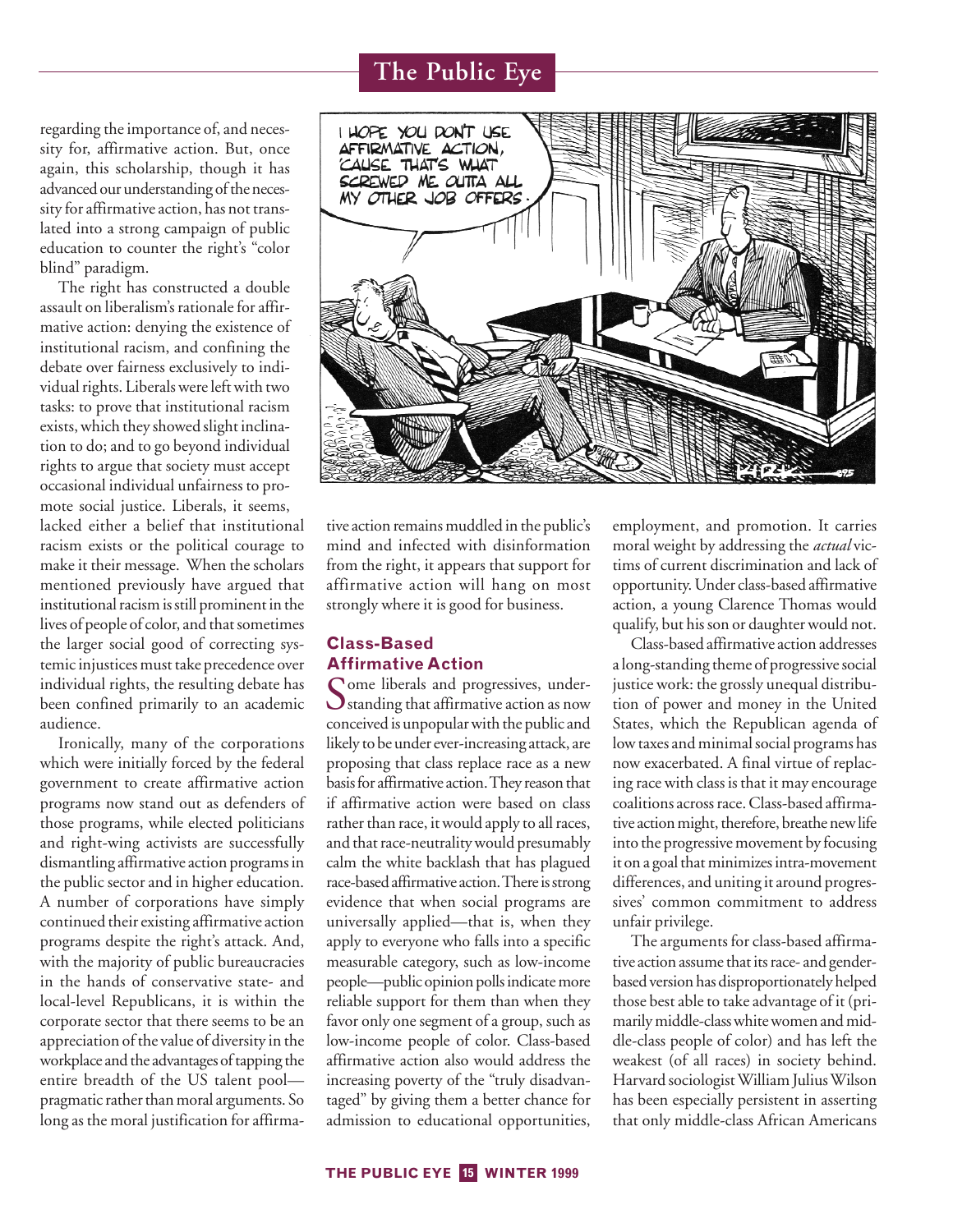benefit from affirmative action. Because we don't have adequate research on affirmative action, Wilson's assertion has received wide acceptance. However, it seems unlikely to be correct, since so many affirmative action programs apply to working-class jobs in fire, police, and other municipal service jobs, and in both skilled and unskilled contracting work.

Nonetheless, the gap between the middle class and the poor clearly is growing (not to mention the increasing gap between the rich and the middle class), and, despite affirmative action's dramatic successes, the circumstances of the extremely disadvantaged have not improved markedly. Obviously much more is needed. Social programs in areas such as education, job training, employment, and food assistance, which often are proposed by Black conservatives as an alternative to affirmative action, are unlikely to be funded, given the current antipoor attitudes among much of the voting public. So, a simmering debate among liberals and progressives is whether the "more" that is needed should be affirmative action programs that are class-based.

Advocates for both race-based and classbased affirmative action assume that race and class can be determined by scientific means. But each year scholars publish more research about how race is mutable, sociallyconstructed, and unscientific. A growing body of literature, especially studies of the historical transformation of groups from one racial or ethnic categorization to another, testifies to how racial categories can be assigned for political and social purposes. So long as race remains the basis for affirmative action (and gender for women—a less problematic categorization, though not without its own ambiguities), the lack of a scientific basis for racial classification will remain an issue.

The same ambiguity applies to class. Many social programs that are means-based require an applicant to prove the need for service or assistance. Numerous accounts detail the difficulties and indignities suffered by people who must provide "proof" of their need. As with race, generalizations are possible; for instance, all those without a high school education are less advantaged than those who have a college degree. But individual variations allow injustices to occur. Both race and class are blunt instruments of measurement.

Nevertheless, although a class-based affirmative action program seems to comport with basic principles of fairness, the *consequences* of the shift from race-based to class-based affirmative action would make clear that class should not replace race as the primary determinant of compensatory actions. Because racial discrimination persists in the United States, and institutional racism pervades our society, the elimination of race-based affirmative action programs would again deny many people of color access to jobs, contracts, promotion, and admission to higher education. The introduction of class as the basis for affirmative action would not correct that exclusion because race discrimination persists across classes (as class discrimination persists across races). Even when a child faces positive life chances based on income or education, that child can be disadvantaged relative to a white child of the same income and education, simply because of skin color. Class should be allowed only as a factor to be considered *with* race.

Where race-based affirmative action has been eliminated, such as in California after the passage of Proposition 209, the number of people of color admitted to institutions of higher education has fallen dramatically. If class were substituted for race in affirmative action policies, the result would be similar. Because there are so many more white people than people of color in the United Sates (whites outnumber Blacks 8 to 1), and there are more white people who are poor than there are poor people of color (low-income whites outnumber lowincome Blacks 2.5 to 1), the use of classbased affirmative action would help far more poor whites than poor non-whites. Further, in the case of higher education, white students from low-income families score higher on SAT tests than do Black students from low-income families.

Although, in seeking equal opportunity for all, race may not be the only proper basis for affirmative action, class should not be the only basis either. "Class" does not take color into account, and color is a complicating factor across class. "Class" also does not take gender into account, although gender discrimination excludes women from opportunities and promotions and results in their receiving disproportionately low pay.

A formula for affirmative action that takes race, gender, and class into account would be complicated to administer and may not be substantially more popular with the voting public than the current race- and gender-based policies. It may open the door to demands for affirmative action considerations from a broad range of groups that suffer discrimination and lack opportunity. Because race is so prominent in the hierarchy of American prejudices, the hostility to affirmative action "preferences" may persist in a "reformed" affirmative action that considered class as well as race and gender. But it would improve the fairness of affirmative action and better, if imperfectly, serve the goal of compensatory justice.

When rightists insist that discrimination based on race is a thing of the past and institutional racism is a myth, they promote an opportunistic reading of reality that many white voters are anxious to believe. By asserting that "color blind" policies represent a just distribution of social goods, the right steals a goal of the civil rights movement, pretends it has now been reached, and provides a comforting message for many white voters. These right-wing tactics have been politically successful. Unless progressives and liberals are more effective in exposing the right's misrepresentations and devious strategies, the defeat of affirmative action may even be perceived as a victory for universal fairness. Nothing could be farther from the truth.

*Jean Hardisty is executive director of Political Research Associates.*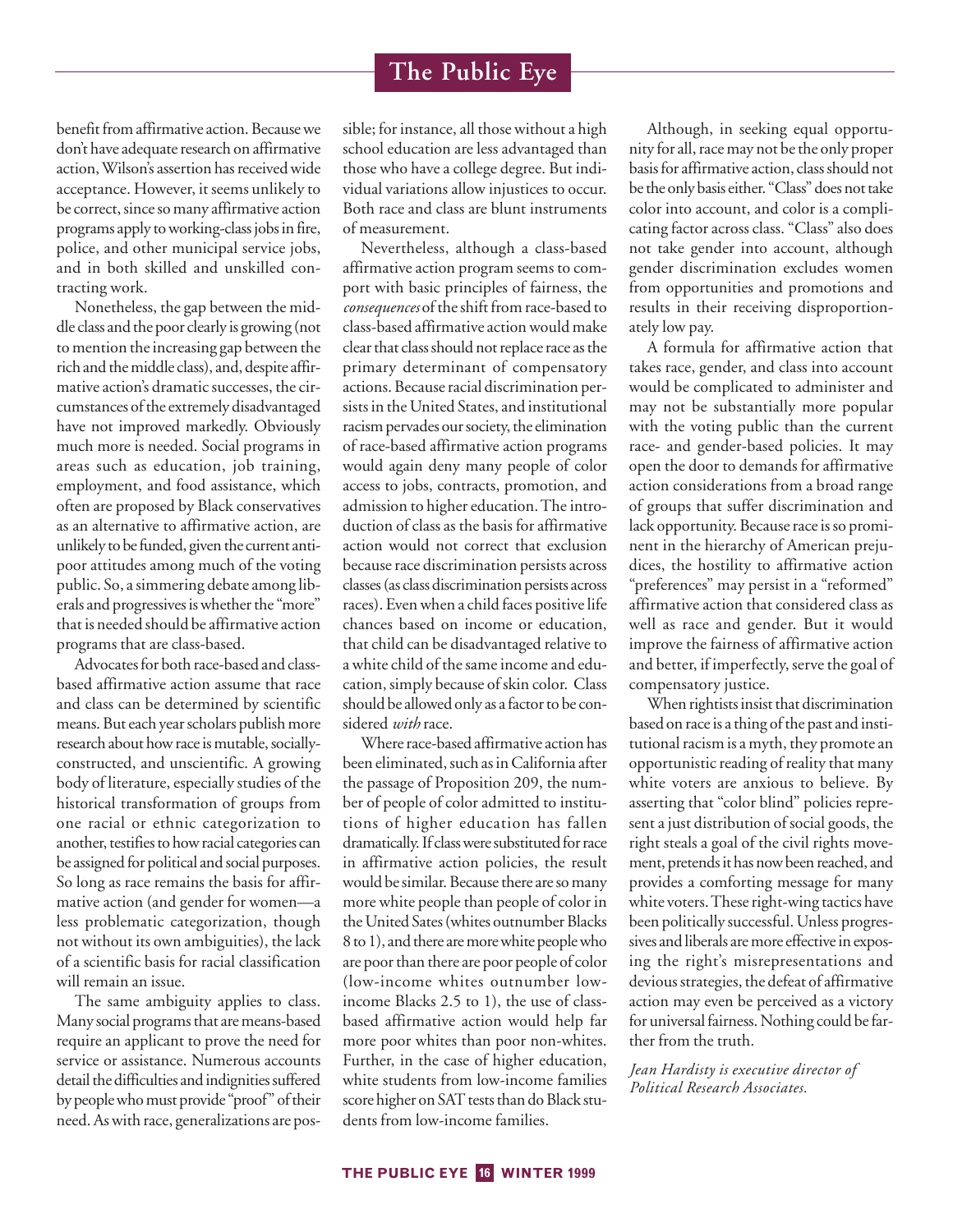# **Books Received** *A Selected, Annotated List*

# *Christel Manning*

# **God Gave Us the Right: Conservative Catholic, Evangelical Protestant, and Orthodox Jewish Women Grapple with Feminism**

**New Brunswick, NJ: Rutgers University Press, 1999, 283 pages, notes, bibliography, index.**

More than another pun on the right, *God Gave Us the Right* unravels the variety of worldviews of women within three sectors of the Religious Right. Manning posits that these women, usually lumped together as rabid anti-feminists, actually utilize a variety of methods to integrate the contradictory norms of traditional religions as well as feminism, of which they are beneficiaries. Based on a series of case studies of individuals and groups, the book describes conservative religious women's acceptance of many feminist values, and their simultaneous rejection of the feminist movement.

# *Rebecca E. Klatch*

# **A Generation Divided: The New Left, the New Right, and the 1960s Berkeley, CA: University of California Press, 1999, 386 pages, notes, appendices, index.**

Another attempt to balance the political narrative of the 1960s by investigating conservative as well as progressive activism. Like *The Other Side of the Sixties* by John Andrew (see *The Public Eye,* Summer/Fall 1999), *A Generation Divided* compares activists from Young Americans for Freedom and Students for a Democratic Society, and the ways in which these individuals' identities were shaped by membership in these groups. With a particular emphasis on political identity and gender, Klatch discusses points of convergence between the right and left, as well as similarities in experience among members of both groups.

# *Juan F. Perea, editor*

## **Immigrants Out! The New Nativism and the Anti-Immigrant Impulse in the United States**

# **New York, NY: New York University Press, 1997, 342 Pages, notes, index.**

*Immigrants Out!* is a useful analysis of contemporary anti-immigrant initiatives including California's successful proposition 187. Perea argues that nativist movements in the US date back to the 1700s, and that while the actors have changed slightly, the new nativism is merely an extension of previous efforts to exclude the "other," thereby defining the American identity. Essays include thorough historical, legal, and conceptual discussions of nativism as well as concepts of the border, immigration, and citizenship.

# *Richard Tafel*

# **Party Crasher: A Gay Republican Challenges Politics as Usual New York, NY: Simon & Schuster, 1999, 253 pages, index.**

Richard Tafel—one of the leading gay conservatives in the US—provides a mostly anecdotal argument for why gay people should work within the Republican Party. Tafel argues, perhaps correctly, that the gay movement is made up of assimilationalists, liberationists, and libertarians—the latter category includes Tafel. As a rightist libertarian, Tafel is so consumed with libertarian ideas of individual rights, free markets, and limited government, that he, like many of his Republican counterparts, fails to see why these ideas are regressive for many people of color and low-income people populations that include many lesbian, gay, bisexual, and transgender people. This book reads like a memoir. While it offers a good perspective of gay conservatism it is lacking in substantive analysis. Basically, *Party Crasher* is an easy read if you're interested in the life of a gay libertarian.

# *Robert C. Lieberman*

**Shifting the Color Line: Race and the American Welfare State Cambridge, MA: Harvard University**

**Press, 1998, 306 pages, appendices, notes, index.**

Lieberman manages to make discussions of policy fascinating, and racial tension clear-headed—a difficult feat which he pulls off effortlessly. The book confronts the paradox that the struggle for racial equality has made enormous strides, and yet, the state of racial equity is worse than ever. Its thesis is that race itself, in the political sense of the term, prevented the formation of a stable welfare state. This thesis is supported by a comparison of three programs created by the social security act of 1935; Old-Age Insurance, Unemployment Insurance, and Aid to Dependent Children (later AFDC), in which the latter was racialized while the first two were seen as entitlements and attained a high degree of equity. *Shifting the Color Line*is a balanced and highly readable analysis of the role of race in the creation of America's unusual welfare state.

# *Dennis King*

# **Get the Facts on Anyone (3rd Edition)**

**New York, NY: MacMillan USA, 1999, 329 pages, bibliography and resources.**

The third edition of an outstanding investigative manual by the author of *Lyndon Larouche and the New American Fascism.*Includes online and CD-ROM resources in addition to standard techniques of individual or organizational research. Scary, but useful.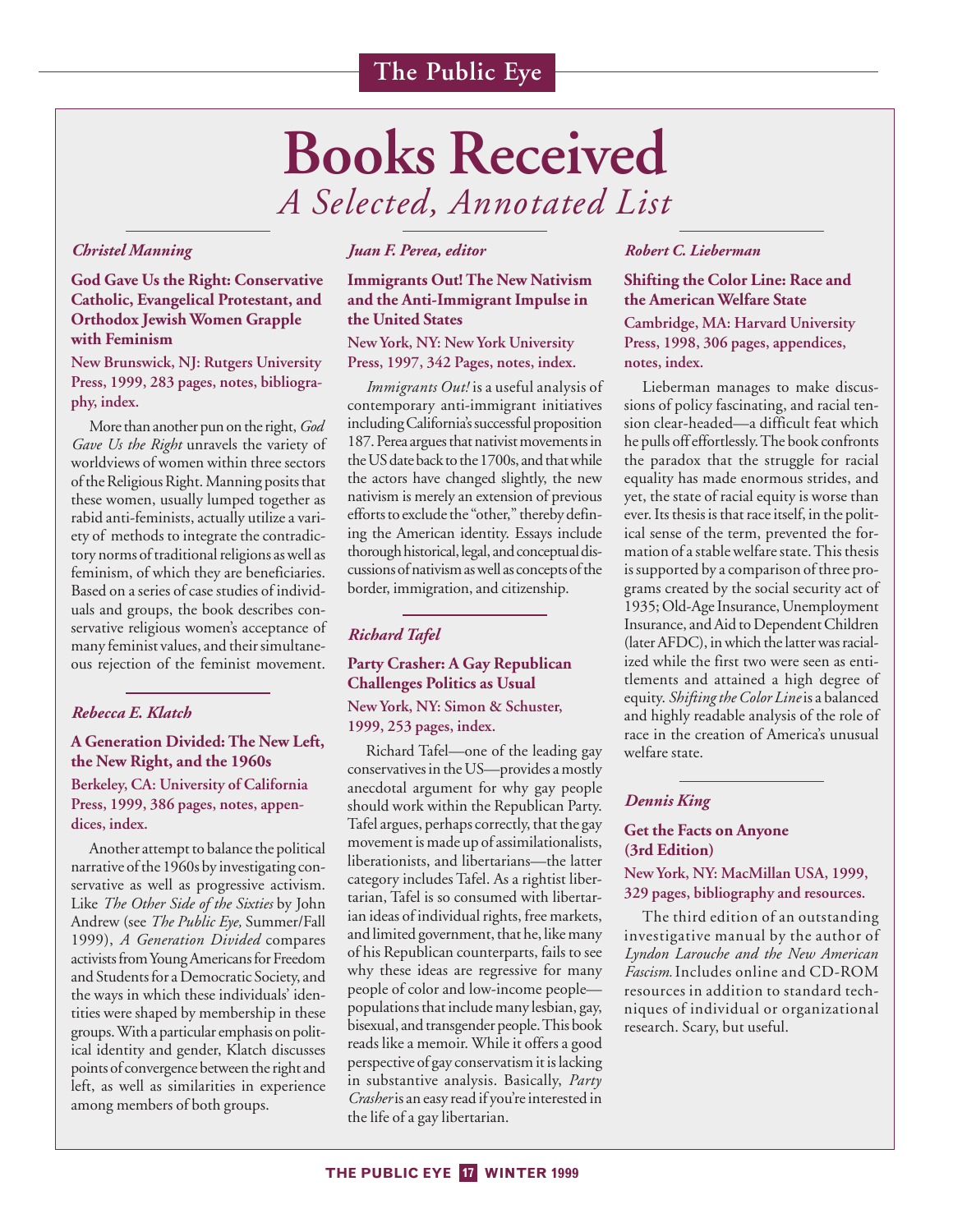

## **LIFESTYLE TYRANTS**

In a letter accompanying the October, 1999 issue of *The American Sentinel* (formerly *The Pink Sheet on the Left),* editor Lee Bellinger introduces a new "Investigative Report" titled "America's Emerging Lifestyle Tyrants and Their Secret Plan to Control Your Life."

Several conspiratorial themes are outlined in the letter. "America's lifestyle tyrants have erected programs to seek out and identify 'troubled homes' in the name of preventing child abuse. It's absolutely critical that you understand the nature of this new federal dragnet and how to safely (and subtly) steer your children and grandchildren clear of identification and indoctrination officials."

According to Bellinger, "lifestyle tyrants" also have an agenda to eliminate pleasure boats: "Albert Gore and his environmental cronies have already outlawed power boating in selected parts of the country. It's all part of a test case in which the Environmental Protection Agency (EPA) issues 'community compliance standards' and pull the strings of local governments to impose unpopular ordinances, such as those against boats and backyard barbeques (sic)."

Apparently, the "lifestyle tyrants" are opposed to Sport Utility Vehicles as well: "In my special Investigative Report we reveal why all lifestyle tyrants absolutely despise popular SUVs and want to force Americans to accept 'public transportation.'"

# **HOMESCHOOLED CHRISTIANS GO TO COLLEGE**

A college designed specifically for Christian home-schooled children is expected to open its doors next fall in Purcelleville, Virginia. Patrick Henry College (PHC) is the brainchild of Michael Farris and Bradley Jacob, both leaders in the Christian home-schooling movement. Farris will serve as President of PHC and Jacob will be the Provost and Dean.

Farris envisions the school as a training ground for the future of the Christian frontier: all students will be government majors, striving to "transform America" by finding high-level staff positions in government in preparation to run for office. "Patrick Henry College's primary purpose is to train young people to serve effectively as future lawyers, judges, public servants and staff in the legislative, executive and judicial branches of federal, state and local government," notes the PHC website. According to one brochure, "Patrick Henry graduates will eventually hold some of the highest offices in the land."

PHC is an outgrowth of the ministries of the Home School Legal Defense Association (HSLDA) and the Home School Legal Defense Foundation (HSLDF). HSLDF donated 46 acres to house PHC and will pay for the construction of the first building.

# **CHRISTIAN STUDENTS FOR CHRIST**

In an effort to "bring a Christian witness to public schools," The Center for Reclaiming America (CRA) is sponsoring a "Yes, I Believe in God" campaign. According to the September 1999 newsletter of Coral Ridge Ministries, the campaign's goal is to "stir young people to witness for Christ in America's public schools." In order to achieve this goal, CRA has produced a "Yes I Believe in God" kit which includes "a campaign Tshirt with logo on front and student freedoms listed on back, bracelet, three book covers, Gospel pamphlet, the Book of Hope (for teens who don't know Christ), a New Testament with Psalms and Proverbs, and instructions on how to form a Bible Club." CRA has also enlisted the help of Christian recording artist Rebecca St. James who will do radio spots and record a special song for the campaign.

# **STOPPING GAY PARENTS**

The Family Research Institute, the Colorado-Springs-based organization lead by discredited psychologist Paul Cameron, is continuing to attack the rights of lesbian, gay, bisexual and transgender people through its pseudo-scientific studies. According to the September 1999 *Family Research Report,*

**THE PUBLIC EYE WINTER 18 1999**

FRI has "published an array of empirical evidence that will be useful for defending traditional marriage." Most recently, FRI published a 1998 study of 40 appeals court cases involving gay and lesbian parents. The findings of the study include that "courts had determined the parents to be responsible in these cases for a number of harms to the children involved (e.g., molestation, hypersexualization). Of these 66 harms (97%) were blamed on the homosexual parent or his associates." FRI also is scheduled to publish "Homosexual Parents: Testing Common Sense" in Psychological Reports later this year. "This study reviews all the empirical, comparative scientific literature published on the issue of homosexual parenting through 1998. It documents that the empirical findings (irrespective of the opinions or biases of the investigators) line up heavily on the side of 'common sense.' That is, homosexual parents are considerably more apt to have children who engage in homosexuality, children who are hypersexualized, children who have difficulty in peer relationships, et cetera."



 $C$ <br> $\begin{bmatrix} 1 & 1 \\ 1 & 1 \\ 1 & 1 \end{bmatrix}$ CContinued female support for quotas directed against white men, including fathers and husbands, and for a right to partial-birth abortions, does not indicate a concern about 'family values.' Women as political participants do not express nurturing, domestic personalities. More often they exhibit vindictively egotistical attitudes, which encourage the social left to strike even harder against traditional family structures and against constitutional

liberties for white males. 22

*–Paul Gottfried, in the October 1999 issue*   $\frac{99}{20}$ *of* Triple R, *a monthly newsletter published by the Center for Libertarian Studies, p.13.* 

# **HAIKU**

Privilege defends power, prestige, position. Bootstraps as whips.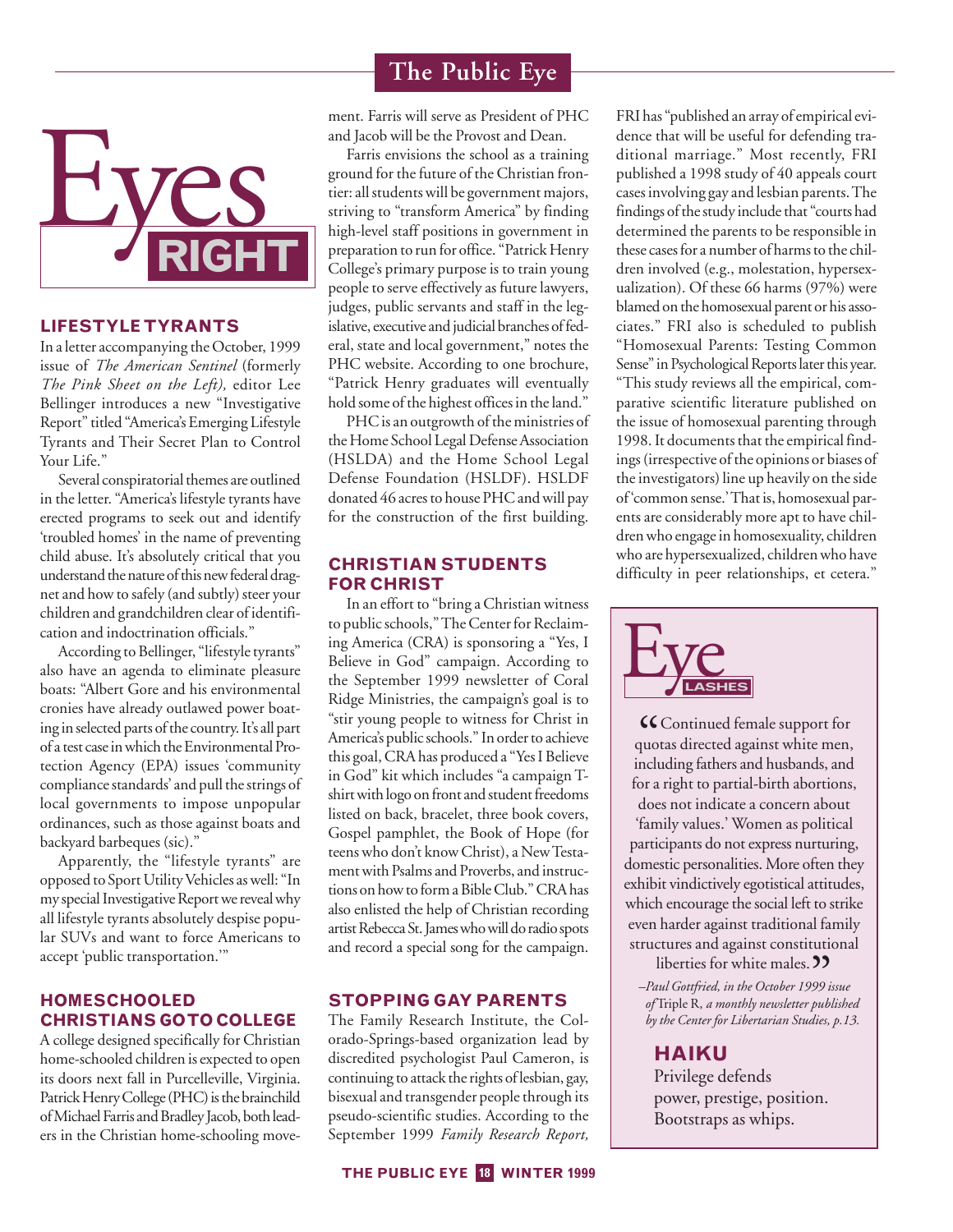# **A fascinating map of the political struggles being waged in this country**

# **MOBILIZING RESENTMEN**

*Conservative Resurgence from the John Birch Society to the Promise Keepers*

(Beacon Press, 1999)

# Jean Hardisty

Foreword by Wilma Mankiller, former Principal Chief of the Cherokee Nation

*"Jean Hardisty's gift is to remind us that there is no easy way to revitalize a progressive movement in this country. It has to be done person by person, family by family, community by community."*

Jean Hardisty

–Wilma Mankiller, from the Foreword

*"Replacing simple condemnation with sober analysis,*  Mobilizing Resentment *raises the troubling question: what can we learn from people we fear?"*

> –Howard Zinn, author of *A People's History of the United States*

In this provocative book, Jean Hardisty chronicles the recent history of the right, a history she has often viewed at first hand. She details the formation of rightwing movements opposed to the struggle for expanding the rights of women, people of color, lesbians and gays. Interspersed throughout her analysis are Hardisty's own experiences as both an activist and observer. She argues that we fail to engage the right with an understanding of its history, paradoxes and ubiquity at our own peril.



*Jean Hardisty is a political scientist who, since 1981, has been executive director of Political Research Associates, an independent nonprofit research center that monitors anti-democratic movements and trends. She lives in Somerville, Massachusetts.*

*"If you have time for only one book about the ultra-conservative resurgence, this is it."* –Gloria Steinem

**New**

| Please send me hardcover copy(ies) of <i>Mobilizing Resentment</i> at \$20 each<br>(shipping and handling included).                          |       |                 |  |
|-----------------------------------------------------------------------------------------------------------------------------------------------|-------|-----------------|--|
| Name                                                                                                                                          |       |                 |  |
| Address                                                                                                                                       |       |                 |  |
| City/State/Zip                                                                                                                                | Phone | E-mail          |  |
| $\Box$ Check enclosed (payable to Political Research Associates)                                                                              |       |                 |  |
| Please charge my $\Box$ VISA $\Box$ Mastercard #                                                                                              |       | Expiration Date |  |
| Please return this completed from with your payment to: Political Research Associates, 120 Beacon Street, Suite 202,<br>Somerville, MA 02143. |       |                 |  |
| For more information about PRA and the resources we offer, call us at<br>(617) 661-9313 or visit us at www.publiceye.org                      |       |                 |  |

**THE PUBLIC EYE WINTER 19 1999**